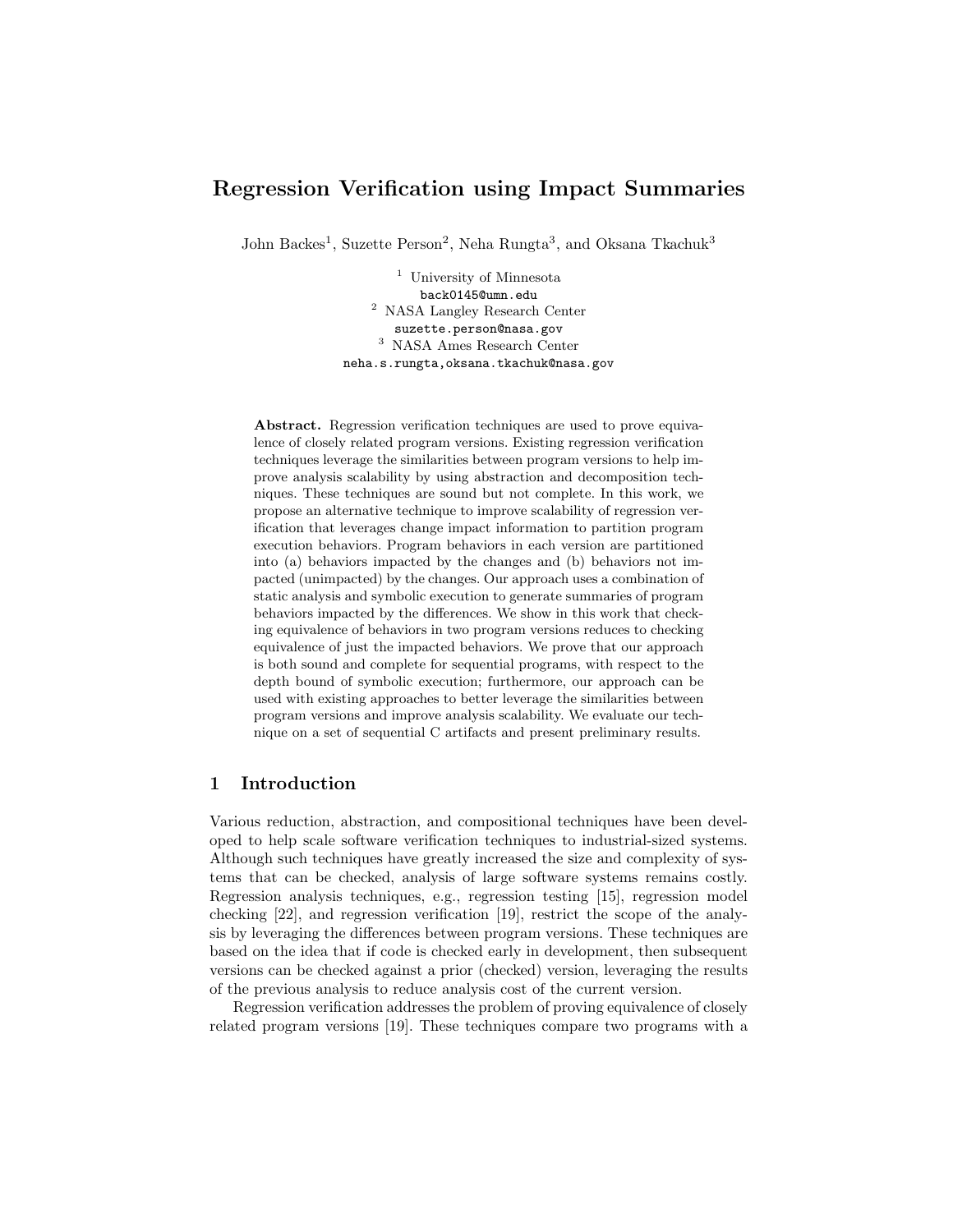large degree of syntactic similarity to prove that portions of one program version are equivalent to the other. Regression verification can be used for guaranteeing backward compatibility, and for showing behavioral equivalence in programs with syntactic differences, e.g., when a program is refactored to improve its performance, maintainability, or readability.

Existing regression verification techniques leverage similarities between program versions by using abstraction and decomposition techniques to improve scalability of the analysis [9, 11, 19]. The abstractions and decomposition in the these techniques, e.g., summaries of unchanged code [11] or semantically equivalent methods [19], compute an over-approximation of the program behaviors. The equivalence checking results of these techniques are sound but not complete they may characterize programs as not functionally equivalent when, in fact, they are equivalent.

In this work we describe a novel approach that leverages the impact of the differences between two programs for scaling regression verification. We partition program behaviors of each version into (a) behaviors impacted by the changes and (b) behaviors not impacted (unimpacted) by the changes. Only the impacted program behaviors are used during equivalence checking. We then prove that checking equivalence of the impacted program behaviors is equivalent to checking equivalence of all program behaviors for a given depth bound. In this work we use symbolic execution to generate the program behaviors and leverage controland data-dependence information to facilitate the partitioning of program behaviors. The impacted program behaviors are termed as impact summaries. The dependence analyses that facilitate the generation of the impact summaries, we believe, could be used in conjunction with other abstraction and decomposition based approaches, [9, 11], as a complementary reduction technique. An evaluation of our regression verification technique shows that our approach is capable of leveraging similarities between program versions to reduce the size of the queries and the time required to check for logical equivalence.

The main contributions of this work are:

- A regression verification technique to generate impact summaries that can be checked for functional equivalence using an off-the-shelf decision procedure.
- A proof that our approach is sound and complete with respect to the depth bound of symbolic execution.
- An implementation of our technique using the LLVM compiler infrastructure, the klee Symbolic Virtual Machine [3], and a variety of Satisfiability Modulo Theory (SMT) solvers, e.g., STP [6] and Z3 [5].
- An empirical evaluation on a set of C artifacts which shows that the use of impact summaries can reduce the cost of regression verification.

### 2 Motivation and Background

#### 2.1 Checking Functional Equivalence

In this work, we focus on functional equivalence [11]. Two programs,  $P_0$  and  $P_1$ , are functionally equivalent iff for all possible input values to the programs, they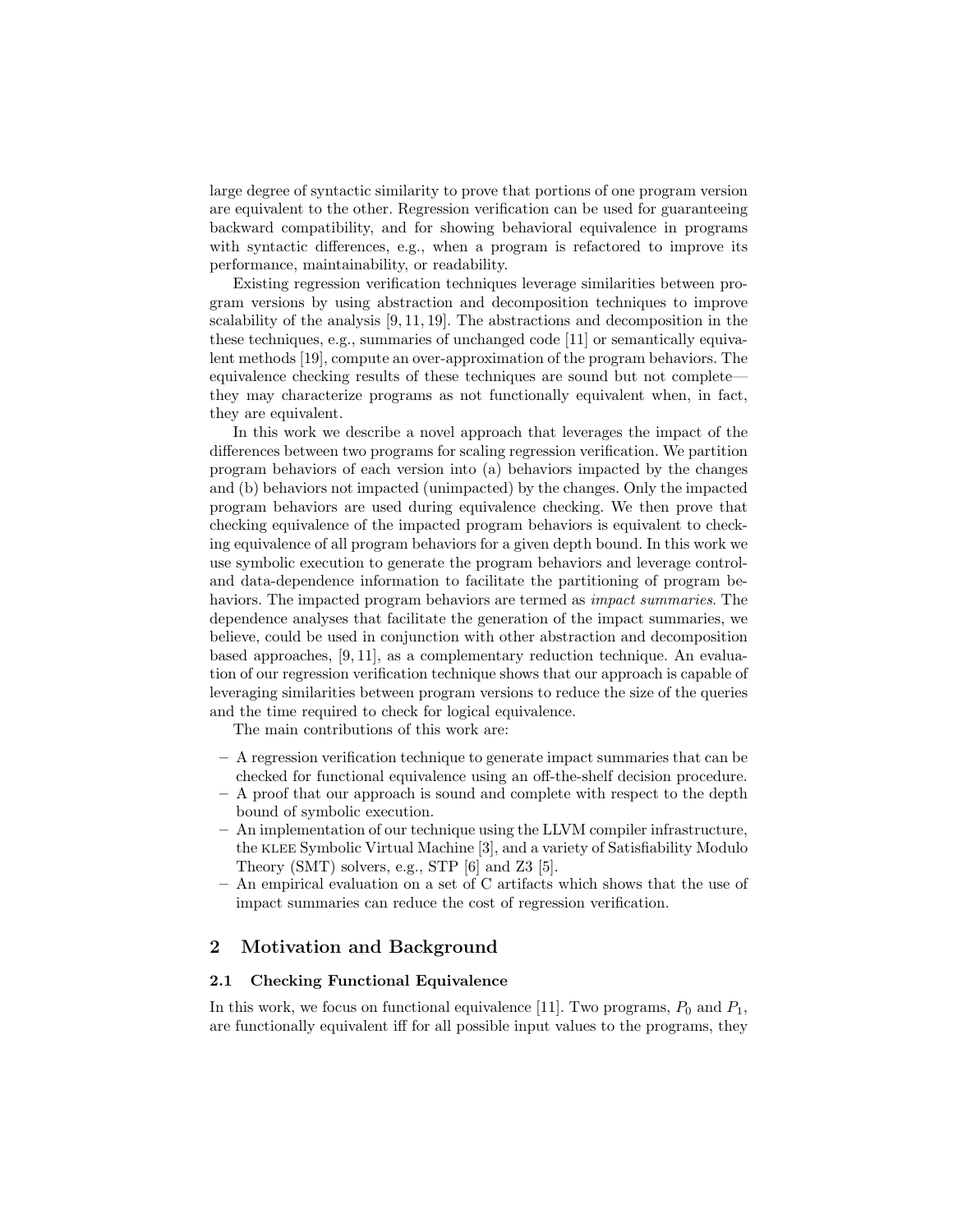```
1: int func(unsigned int val) {
2: if((val & 0x03) == 0) { //divisible by 4
3: val = val + 4; // change to val = val + 2;
4: return mod2(val)
5: } else return 0;
6: }
7: int mod2(unsigned int x) {
8: return ((x \& 0x01) == 0); // divisible by 2
9: }
```
Fig. 1. Program behavior is unchanged when the constant value in line 3 is even.

both produce the same output, i.e., they return the same value and result in the same global state. In general, proving functional equivalence is undecidable, so we prove functional equivalence with respect to a user-specified depth-bound for loops and recursive functions. Note that this notion of equivalence is similar to the k-equivalence defined in [19].

Equivalence checking techniques that use uninterpreted functions as a mechanism for abstraction and decomposition [9, 11, 19] produce sound but not complete results. The example in Figure 1 demonstrates how the use of uninterpreted functions can lead to false negatives. The input to methods func and mod2 is an unsigned integer. If the input to func, *val*, is divisible by four, then in version  $V_0$  of func, four is added to val and method mod2 is invoked with the updated variable, val. Next, mod2 returns true if its input,  $x$ , is divisible by two; otherwise it returns false. Suppose, a change is made to line  $3$  in  $V_1$  of fun and two is added to val in lieu of four. Both versions of func are functionally equivalent, i.e., for all possible inputs to func, the output is the same in both versions.

Symdiff is a technique which uses uninterpreted functions during equivalence checking [9]. It modularly checks equivalence of each pair of procedures in two versions of the program. To check the equivalence of the func method, it replaces the call to mod2 at line 4 with an uninterpreted function. The inputs to the uninterpreted function are parameters and global values read by the method. In  $V_0$  of func the uninterpreted function for the call to mod2 is  $f_{mod2}(val +$ 4) while in  $V_1$  it is  $f_{mod}2(val + 2)$ . The procedures are then transformed to a single logical formula whose validity is checked using verification condition generation. Symdiff will report  $V_0$  and  $V_1$  of func as not equivalent due to the different input values to the uninterpreted function:  $f_{mod}$ ? The use of uninterpreted functions results in an over-approximation because equality logic with uninterpreted functions (EUF) relies on functional congruence (consistency) —a conservative approach to judging functional equivalence which assumes that instances of the same function return the same value if given equal arguments [8]. Other equivalence checking techniques that rely on uninterpreted functions will report similar false negatives.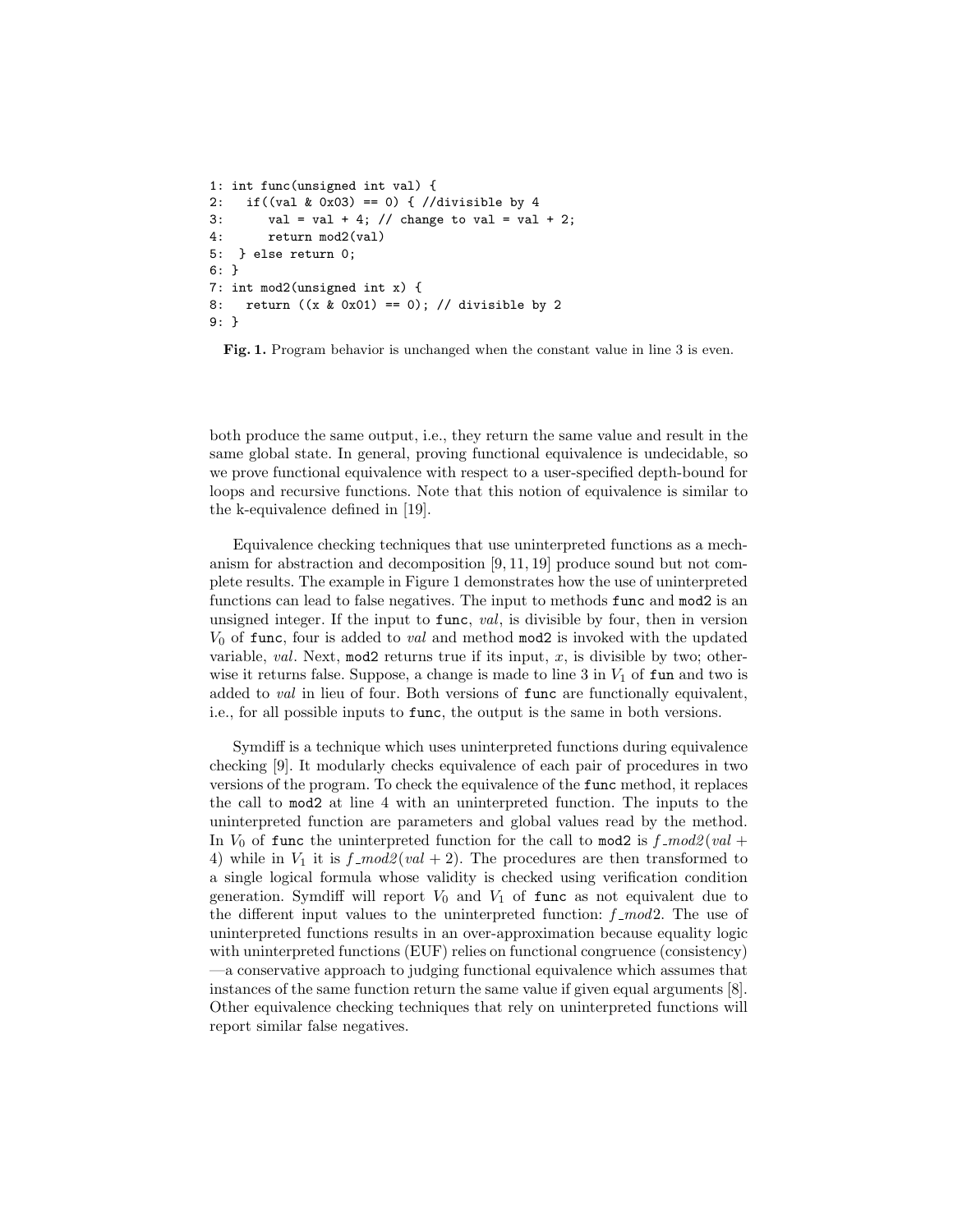1: int a, b; 2: void test(int x, int  $y$ ){ 3: if  $(x > 0)$   $a = a + 1$ ; else  $a = a + 2$ ; //change  $x \le 0$ 4: **if**( $y > 0$ )  $b = b + 1$ ; **else**  $b = b + 2$ ; 5: }

Fig. 2. An example where equivalence cannot be naively checked using DiSE.

#### 2.2 Symbolic Execution

Symbolic execution uses symbolic values in lieu of concrete values for program inputs and builds a path condition for each execution path it explores. A path condition contains (a) a conjunction of constraints over the symbolic input values and constants such that they represent the semantics of the statements executed on a given path  $p$  and (b) the conjunction of constraints that represent the effects of executing p—the return value and the final global state. The disjunction of all the path conditions generated during symbolic execution is a symbolic summary of the program behaviors. Version  $V_0$  of the test method in Figure 2 has two integer inputs  $x$  and  $y$  whose values determine the updates made to the global variables a and b. There are four path conditions for  $V_0$  generated by symbolic execution:

1.  $x > 0 \land y > 0 \land a_0 = a + 1 \land b_0 = b + 1$ 2.  $\neg(x > 0) \land y > 0 \land a_1 = a + 2 \land b_0 = b + 1$ 3.  $x > 0 \land \neg(y > 0) \land a_0 = a + 1 \land b_1 = b + 2$ 

4.  $\neg(x > 0) \land \neg(y > 0) \land a_1 = a + 2 \land b_1 = b + 2.$ 

Each path condition has constraints on the inputs  $x$  and  $y$  that lead to the update of global variables a and b. The variables  $a_0$ ,  $a_1$ ,  $b_0$ , and  $b_1$  are temporary variables that represent the final assignments to global variables a and b.

### 2.3 Change Impact Analysis

The DiSE framework, in our previous work, implements a symbolic execution based change impact analysis for a given software maintenance task [12, 16]. DiSE uses the results of static change impact analyses to direct symbolic execution toward the parts of the code that may be impacted by the changes. The output of DiSE is a set of impacted path conditions, i.e., path conditions along program locations impacted by differences in programs.

The inputs to DiSE are two program versions and a target client analysis. DiSE first computes a syntactic diff of the program versions to identify locations in the source code that are modified. Then DiSE uses program slicing-based techniques to detect impacted program locations, i.e., locations that have controland data-dependencies on the modified program locations. The set of impacted program locations is used to direct symbolic execution to explore execution paths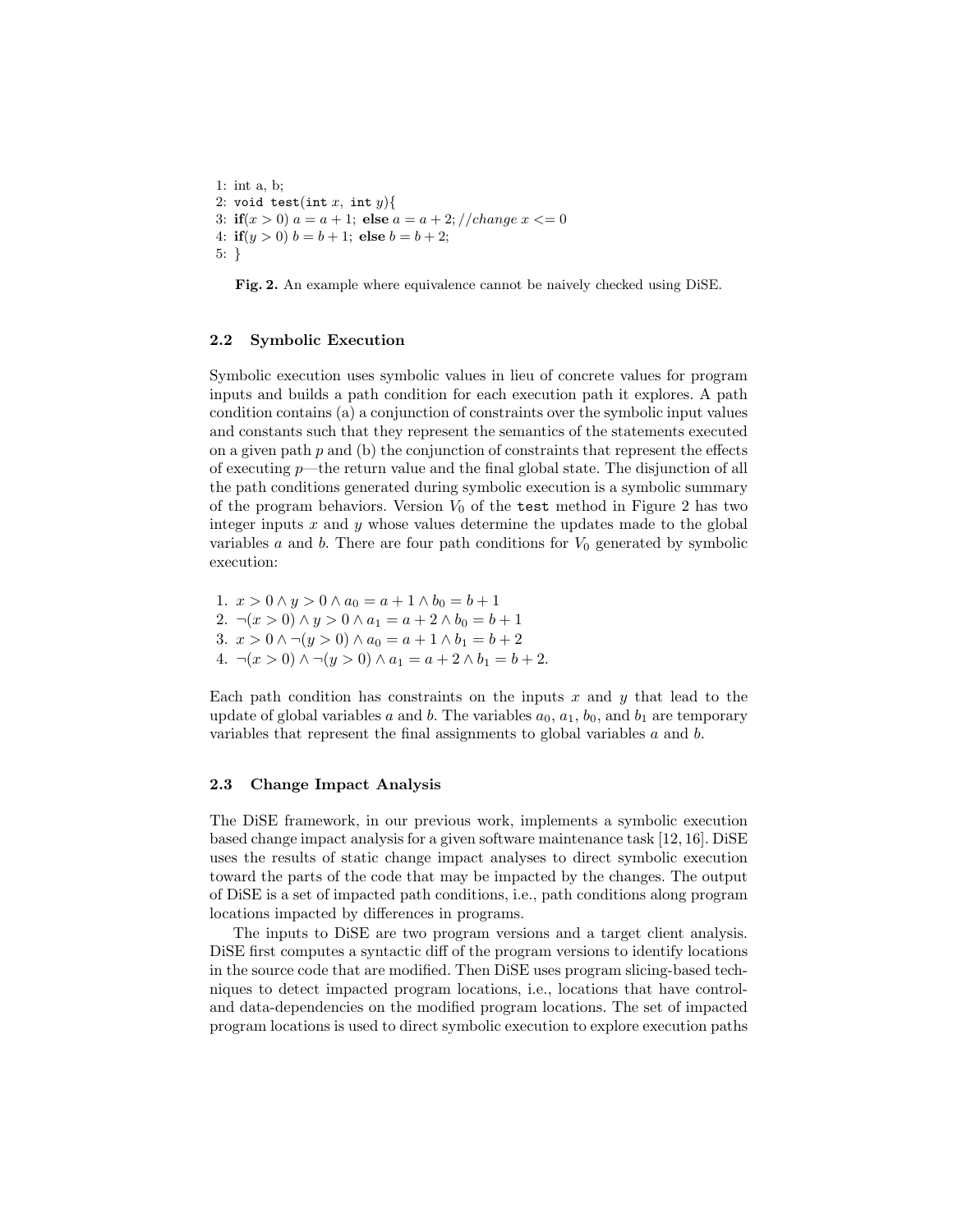containing impacted locations. In the parts of the program composed of locations not impacted by the change, DiSE explores a subset of the feasible paths through that section.

The dependence analyses and pruning within the DiSE framework are configurable based on the needs of the client analysis. To illustrate how DiSE computes path conditions for generating test inputs to cover impacted branch statements, consider the example in Figure 2. Suppose a change is made to line 3 where the condition  $x > 0$  in  $V_0$  of test is changed to  $x \leq 0$  in  $V_1$ . Due to this change, the conditional statement and assignments to global variable a on line 3 are marked as impacted in both versions. The goal of the symbolic execution in DiSE is to generate path conditions that cover both *true* and *false* branches of the conditional branch statement,  $x \leq 0$ , and explore any one of the branches of the conditional branch statement,  $y > 0$ . The path conditions for program version,  $V_0$ , that may be generated by DiSE are:

1.  $x > 0 \land y > 0 \land a_0 = a + 1 \land b_0 = b + 1$ 2.  $\neg(x > 0) \land y > 0 \land a_1 = a + 2 \land b_0 = b + 1;$ 

Here both branches of the  $x \leq 0$  are explored while the *true* branch of the  $y > 0$ is explored. Similarly the path conditions for version  $V_1$  that may be generated by DiSE are:

1.  $x \le 0 \land \neg(y > 0) \land a_0 = a + 1 \land b_1 = b + 2$ 2.  $\neg(x \leq 0) \land \neg(y > 0) \land a_1 = a + 2 \land b_1 = b + 2.$ 

In version,  $V_1$  both branches of  $x \leq 0$  are still explored but the *false* branch of the  $y > 0$  is explored. Note this is because DiSE does not enforce a specific branch to be explored for an unimpacted conditional statement. These path conditions can be solved to generate test inputs that drive execution along the paths that contain impacted locations.

The path conditions generated for regression testing, related to impacted branch coverage, in the DiSE framework under-approximate the program behaviors. As shown above the constraints on the variable  $y$  in the path conditions generated by DiSE shown above are different in  $V_0$  from those generated in  $V_1$ —the path conditions represent different under-approximations of the program behaviors. This under-approximation does not allow the path conditions to be used for equivalence checking. Furthermore the dependence analysis is also tailored to suit the needs of the client analyses. The client analyses that are currently supported in DiSE are related to regression testing (test inputs to satisfy different coverage criteria) and improving DARWIN based delta debugging.

In this work we add support for performing equivalence checking within the DiSE framework. For this we define a set of static change impact rules that allow us to precisely characterize the program statements as impacted or unimpacted such that checking equivalence of behaviors of two programs reduces to the problem of checking equivalence of the behaviors encoded by the impacted statements.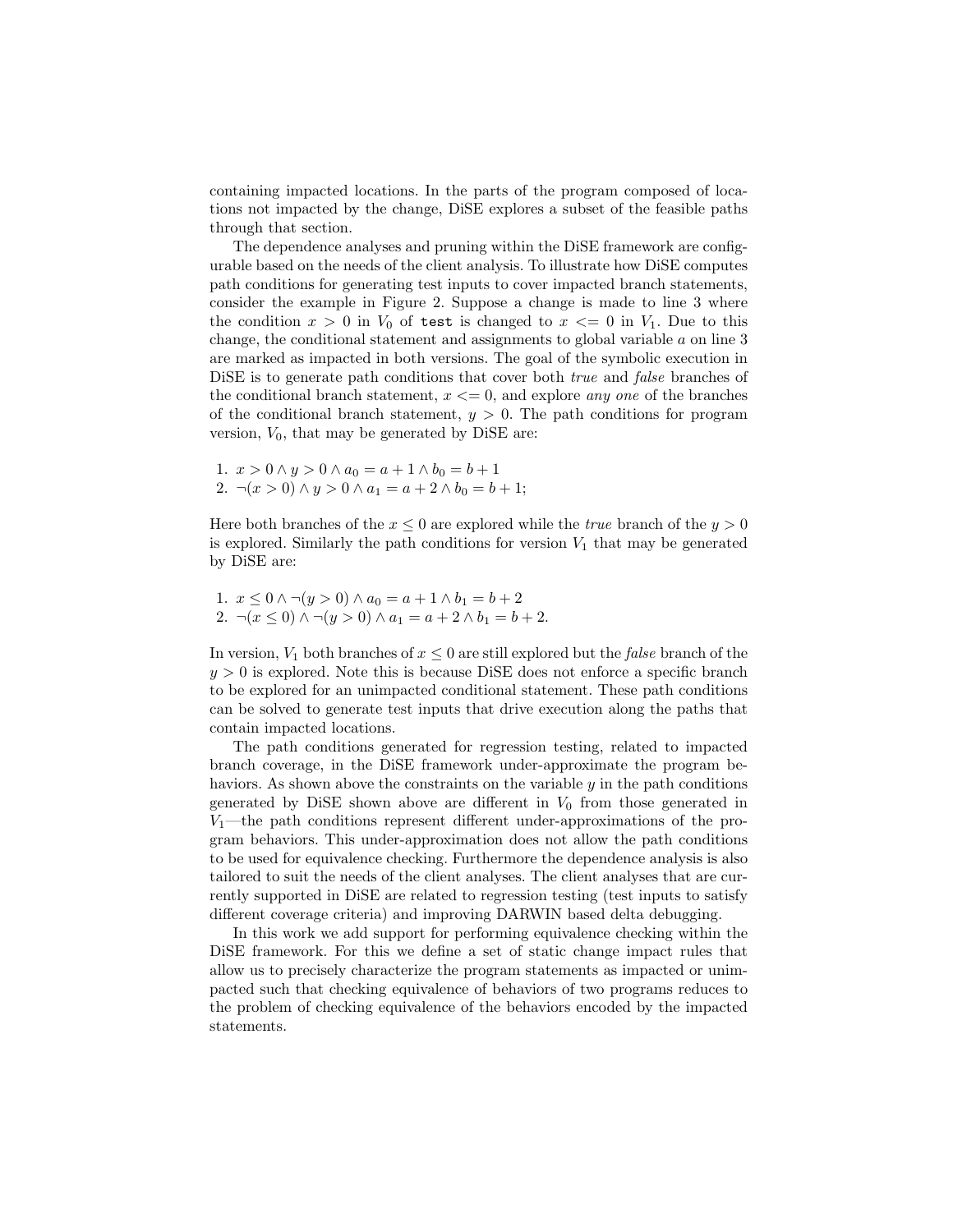

Fig. 3. Overview of regression verification using impact summaries.

### 3 Regression Verification using Impact Summaries

An overview of our regression verification technique is shown in Figure 3. Steps 1–3 in Figure 3 represent a static change impact analysis that is performed on  $V_0$  and  $V_1$ . The change impact analysis marks the program statements that are impacted by the differences between  $V_0$  and  $V_1$ . The outputs from Step 3 are the program behavior summaries (full summaries) for program versions  $V_0$  and  $V_1$ . Each symbolic summary consists of the path conditions representing the program execution behaviors.

In order to facilitate the characterization of the program behaviors as impacted or unimpacted, we first define a mechanism to distinguish between different behaviors encoded within a given path condition. For the example shown in Figure 2 each path condition encodes two program behaviors; the first program behavior is related to the input variable,  $x$ , and global variable,  $a$ ; while the second program behavior is related to the input variable  $y$  and global variable b. We can make this distinction because the operations on variables  $x$  and  $a$  are completely disjoint from the operations on variables  $y$  and  $b$ . The constraints on x and a represent one set of program behaviors for the example in Figure 2 while the constraints on  $y$  and  $b$  represent another set of behaviors. Based on this distinction a path condition can contain num behaviors such that the set of constraints encoding each behavior are completely disjoint from the constraints encoding the other behaviors.

In this work, we partition the constraints in each path condition generated by the change impact analysis as either impacted or unimpacted. An impacted (unimpacted) constraint  $I_i(U_i)$  is a constraint that is added to the path condition as a result of executing an impacted (unimpacted) program statement during symbolic execution. The conjunction of the impacted constraints,  $I_i$ , in a path condition represents impacted program behaviors, while the conjunction of the unimpacted constraints,  $U_i$  in a path condition, represents unimpacted program behaviors.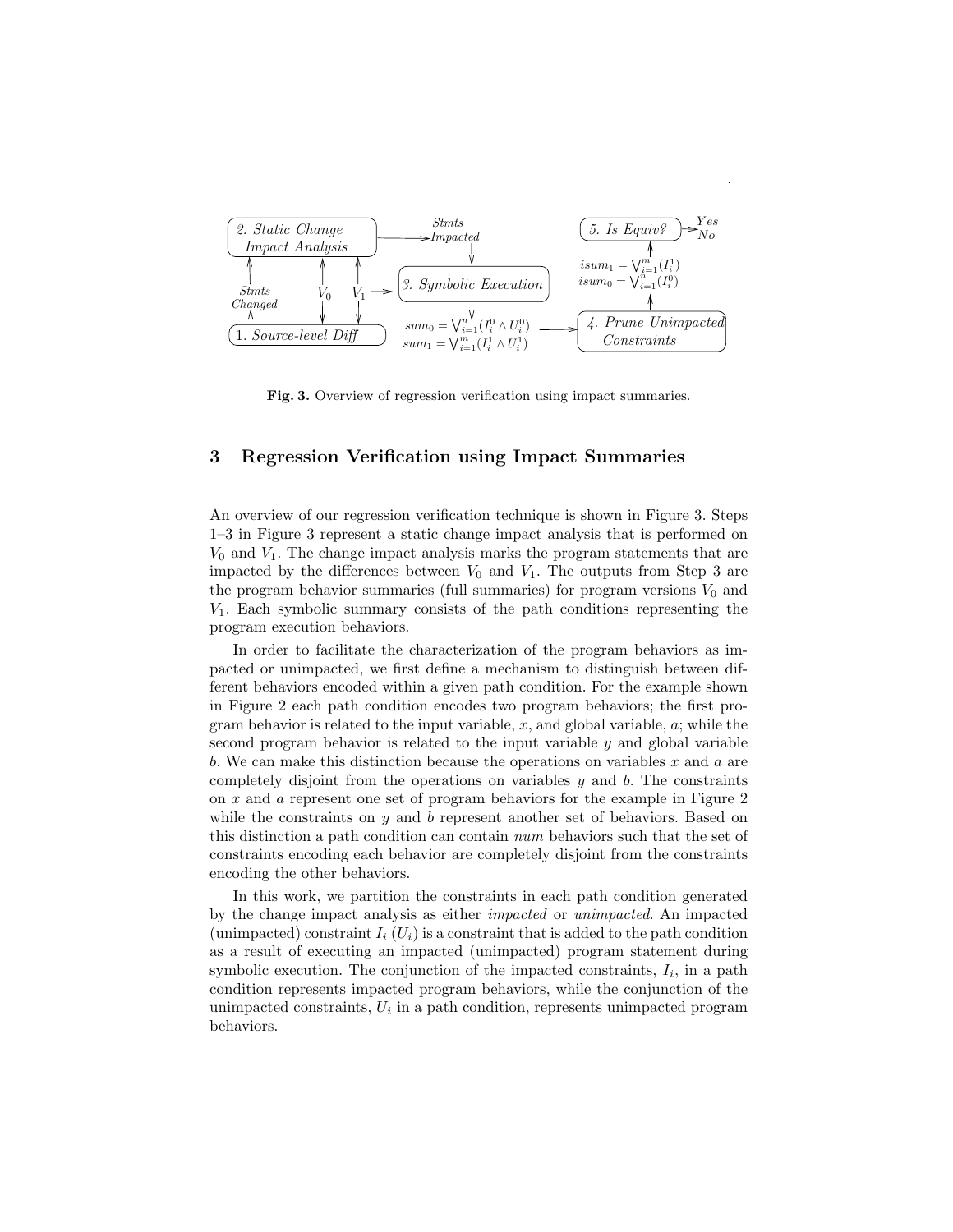- (1) if  $S_i \in \mathbb{I}$  and  $S_j$  is control dependent on  $S_i$  then  $\mathbb{I} \cup \{S_j\}$
- (2) if  $S_i \in \mathbb{I}$  and  $S_j$  uses (reads) the value of a variable *defined* (written) at  $S_i$ then  $\mathbb{I} \cup \{S_j\}$
- (3) if  $S_i \in \mathbb{I}$  an  $S_i$  is control dependent on  $S_j$  then  $\mathbb{I} \cup \{S_j\}$

(4) if  $S_i \in \mathbb{I}$  and  $S_j$  defines (writes) a variable whose value is used (read) at  $S_i$ then  $\mathbb{I} \cup \{S_i\}$ 

Table 1. Control and data dependence rules for computing impacted statements.

**Definition 1.** A full summary is a disjunction of the impacted constraints  $I_i$ and the unimpacted constraints  $\tilde{U}_i$  for a program with n paths: sum =  $\bigvee_{i=1}^n (I_i \wedge$  $U_i$ ).

For example, the full summary for  $V_0$  containing n paths is given by  $sum_0$  =  $\bigvee_{i=1}^{n} (I_i^0 \wedge U_i^0)$ . The full summaries are post-processed in Step 4, as shown in Figure 3 to remove the unimpacted constraints and generate impact summaries.

Definition 2. An impact summary consists of a disjunction of the impacted constraints  $I_i$  for a program with n paths: isum  $= \bigvee_{i=1}^n (I_i)$ .

The resulting impact summaries are then checked for functional equivalence [11] in Step 5, by using an off-the-shelf SMT solver, e.g., STP [6] or Z3 [5] to check for logical equivalence. In Section 4 we prove that the full summaries for two programs are functionally equivalent iff their impact summaries are functionally equivalent.

$$
[(\bigvee_{i=1}^{n} I_i^0) \leftrightarrow (\bigvee_{i=1}^{m} I_i^1)] \leftrightarrow [\bigvee_{i=1}^{n} (I_i^0 \wedge U_i^0) \leftrightarrow \bigvee_{i=1}^{m} (I_i^1 \wedge U_i^1)]
$$
(1)

#### 3.1 Computing Impacted Program Statements and Behaviors

In this section we present the set of rules that are necessary to conservatively compute, for sequential programs, the set of program statements that may be impacted by added or deleted program statements. We then briefly discuss how the set of impacted statements can be used to compute impacted program behaviors. The static analysis in this work uses standard control- and data-flow analysis to compute the set of impacted statements. The rules for the forward and backward flow analysis are shown in Table 1. Given the conservative nature of the analysis, it may mark certain unimpacted statements as impacted. The analysis, however, is guaranteed to find all impacted statements. We present a high-level description of how the rules are applied in the steps below:

Step 1 A source-level syntactic diff is performed to generate the change sets for the related program versions  $V_0$  and  $V_1$ . The change set for  $V_0$  is  $\mathbb{C}_0$ . It contains the set of statements in  $V_0$  that are removed in  $V_1$ . The change set for  $V_1$  is  $\mathbb{C}_1$  which contains statements in  $V_1$  that are added with respect to  $V_0$ . Note that all edited statements can be treated as removed in one version and added in another.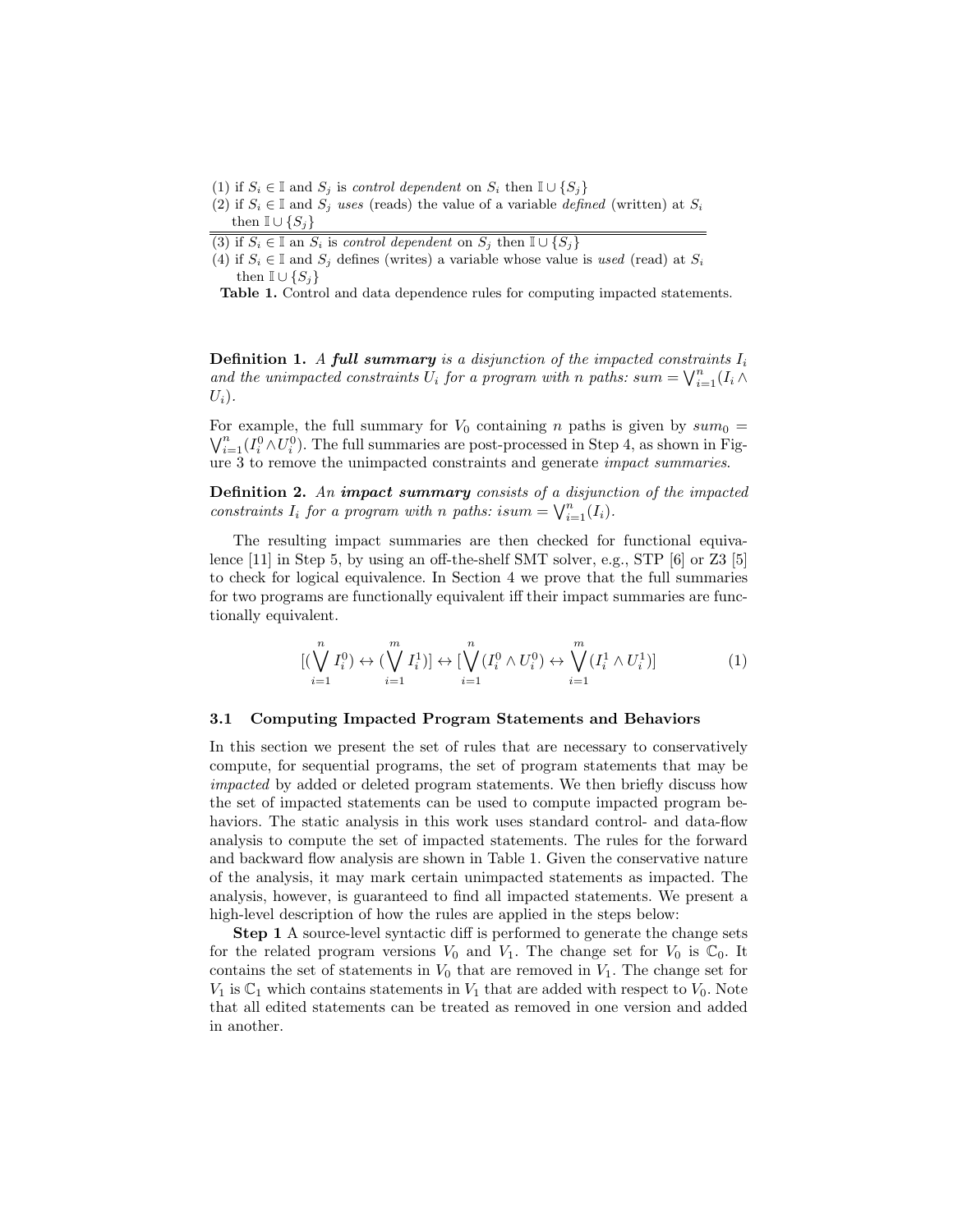**Step 2** The impact set for program version  $V_0$  is initialized with statements in the change set of  $V_0: \mathbb{I}_0 := \mathbb{C}_0$ .

Step 3 To account for forward control- and data-flow dependence, rules (1) and (2) in Table 1 are iteratively applied to  $\mathbb{I}_0$  until they reach a fixpoint.

**Step 4** The impact set for program version  $V_1$  is initialized to the change set of  $V_1: \mathbb{I}_1 := \mathbb{C}_1$ .

**Step 5** For all statements in the impact set of  $V_0$ ,  $\forall S_i \in \mathbb{I}_0$ , if there exists a corresponding statement  $S_i' \in V_1$  such that  $S_i \sim S_i'$ —then it is added to the impact set of  $V_1$ ,  $\mathbb{I}_1 := \mathbb{I}_1 \cup \{S_i\}$ . This step is performed to account for the impact of the statements *removed* in  $V_0$ .

Step 6 To compute the impact of the changes using forward control- and data-flow dependences, rules (1) and (2) in Table 1 are iteratively applied to  $\mathbb{I}_1$ until a fixpoint is reached. Rule (3) is applied once to  $\mathbb{I}_1$  to account for backward control-flow dependence. Finally, Rule  $(4)$  is applied to  $\mathbb{I}_1$  transitively to compute the reaching definitions.

**Step 7** Statements from the impact set of  $V_1$  are mapped to the impact set of  $V_0: \forall S_i \in \mathbb{I}_1$ , if there exists a corresponding statement in  $S_i' \in V_0$ ,  $S_i \sim S_i'$ —then it is added to the impact set of  $V_0$ ,  $\mathbb{I}_0 := \mathbb{I}_0 \cup \{S_i'\}$ . This step accounts for the impact of statements *added* to  $V_1$ .

The constraints generated by symbolic execution at impacted program statements on path  $i$  are added to the impact summary,  $I_i$  while the unimpacted constraints are added to  $U_i$ . We can check functional equivalence of two programs using their impact summaries.

The static analysis rules presented in this section compute the set of impacted program statements within a method, i.e., the analysis is intraprocedural. In [16] we present an interprocedural change impact analysis. The algorithm in [16] statically computes the impacted program statements (impact set) for all the methods disregarding the flow of impact through different method invocations. During symbolic execution these impact sets are then dynamically refined based on the calling context, propagating the impact of changes between methods through method arguments, global variables and method return values. Due to space limitations we present only the intraprocedural version of the impact analysis in this paper. Our empirical evaluation of regression verification, however, is performed using the interprocedural version of the algorithm. Next we present an example to illustrate how impact summaries are computed for an interprocedural program.

#### 3.2 Example

Figure 4 shows two versions of the C function Init Data that invoke the same function Set Struct. Note that even though the analysis is performed on the single static assignment form of the program, to enable better readability we describe it in terms of the source. The Init Data function first initializes two arrays, Data0 and Data1, and the pointer to a data structure, StructA. Then, if the value of capacity is greater than the constant length defined for arrays Data0 or Data1, the function returns zero; otherwise, it returns one.  $V_1$  is a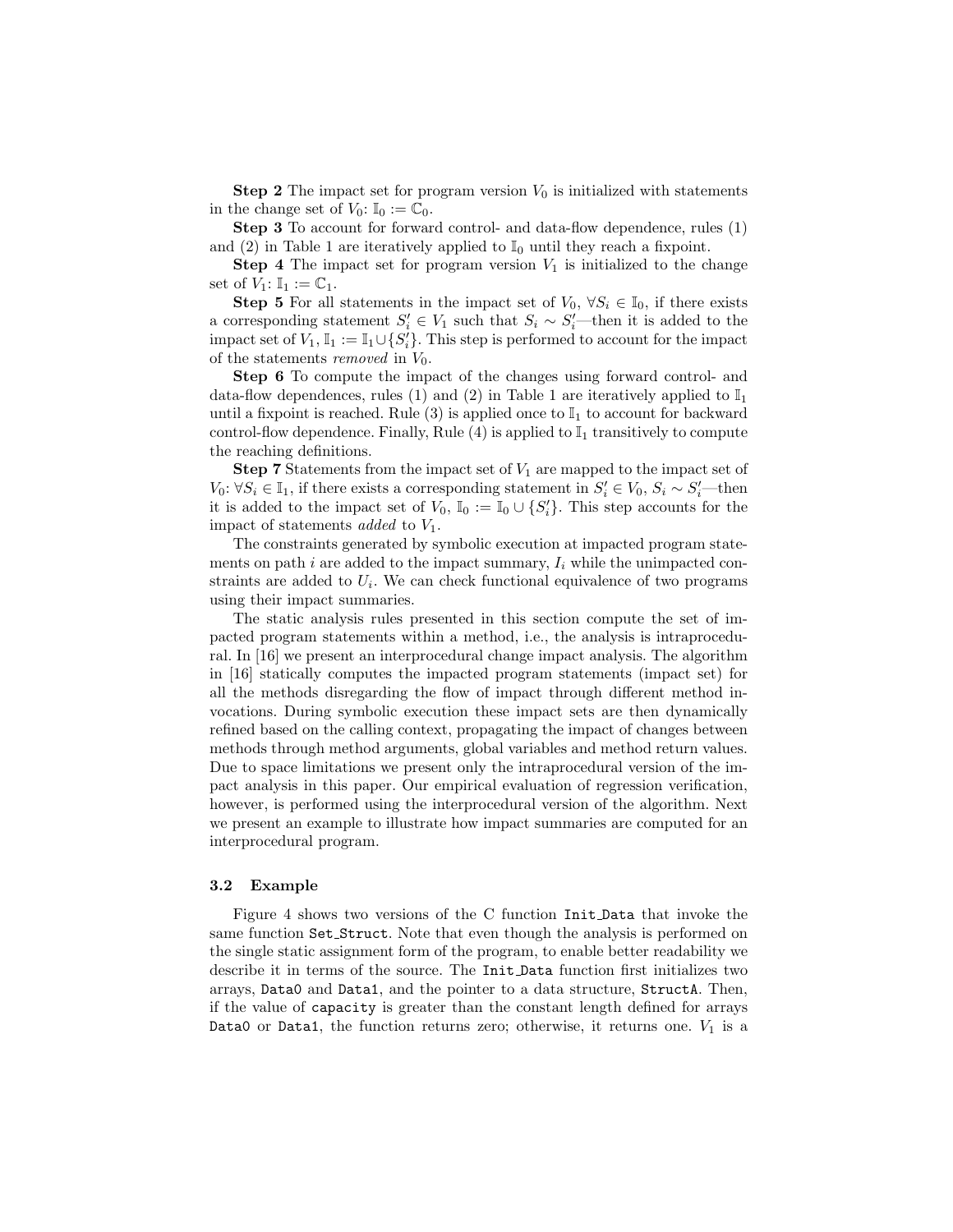```
1: #define Len0 512
2: #define Len1 512
3: int Data0[Len0], Data1[Len1];
 4: struct_A* StructA;
5: int Init Data(int capacity)
6: for(int i = 0; i < capacity \land i < Len0; i++)7: Data0[i] = 0;8: for(int i = 0; i < capacity \land i < Len1; i++)9: Data1[i] = 0;10: StructA = Set\_Struct(StructA)11: if(capacity > Len0)12: return 0;
13: if(capacity > Len1)14: return 0;
15: return 1;
                  (a) V_01: #define Len0 512
                                               2: int Data0[Len0], Data1[Len0];3: struct_A^* Struct_A;4: int Init Data(int capacity)
                                               5: for(int i = 0; i < capacity \land i < Len0; i++)6: Data0[i] = 0;7: Data1[i] = 0;8: StructA = Set\_Struct(StructA)9: if(capacity > Len0)10: return 0;
                                              11: return 1;
                                                                     (b) V_11: struct A^* Set Struct(struct A^* st)
                                               2: \mathbf{if}(st == NULL)3: return newStructA();
                                               4: else
                                               5: return ClearContents(st);
```
Fig. 4. Two related versions of Init Data that are functionally equivalent.

refactored version of  $V_0$ . In  $V_1$ , a single value specifies the length of both arrays, Data0 and Data1. The refactoring also moves the initialization of Data1 into the upper for loop. The two versions of Init Data in Figure 4 are functionally equivalent; given same value of capacity, both implementations produce the same output, i.e., return the same value, and Data0, Data1, and StructA will point to the same initialized memory<sup>4</sup>.

The edits to the refactored program version in Figure 4 are related to statements that access and edit the array Data1 and the constant Len1. These edits, however, do not impact the program statements that reference the data structure StructA and Data0. First, let us consider the accesses to StructA (via st in function Set Struct); these are completely disjoint from the operations related to Data1 and Len1. Hence, the program behaviors related to the operations on st in this context are not impacted by the changes. The constraints related to StructA and st generated at line 10 in  $V_0$  and line 8 in  $V_1$  of function Init Data and at lines 2 − 5 in function Set Struct are unimpacted and can safely be discarded from the full summaries before checking equivalence. Now, consider the accesses to Data0 and its interactions with accesses to Data1. Although the assignments to both Data0 and Data1 are control dependent on the for loop at line 6, in the context of  $V_0$ , the assignment to Data0 is not impacted by the changes. Consequently, the constraints on Data0 at line 7 can also be discarded before checking equivalence. Moreover, functional equivalence of  $V_0$ and  $V_1$  in Figure 4 can be proven using impact summaries that do not contain constraints over Data0, StructA, or st.

The arrays Data0 and Data1, the pointer to StructA, and the input variable capacity are defined as symbolic in this example. In Table 2(a) we show a

<sup>4</sup> We make no claims about the initialized memory's location (the value of the pointers), only the contents of the memory.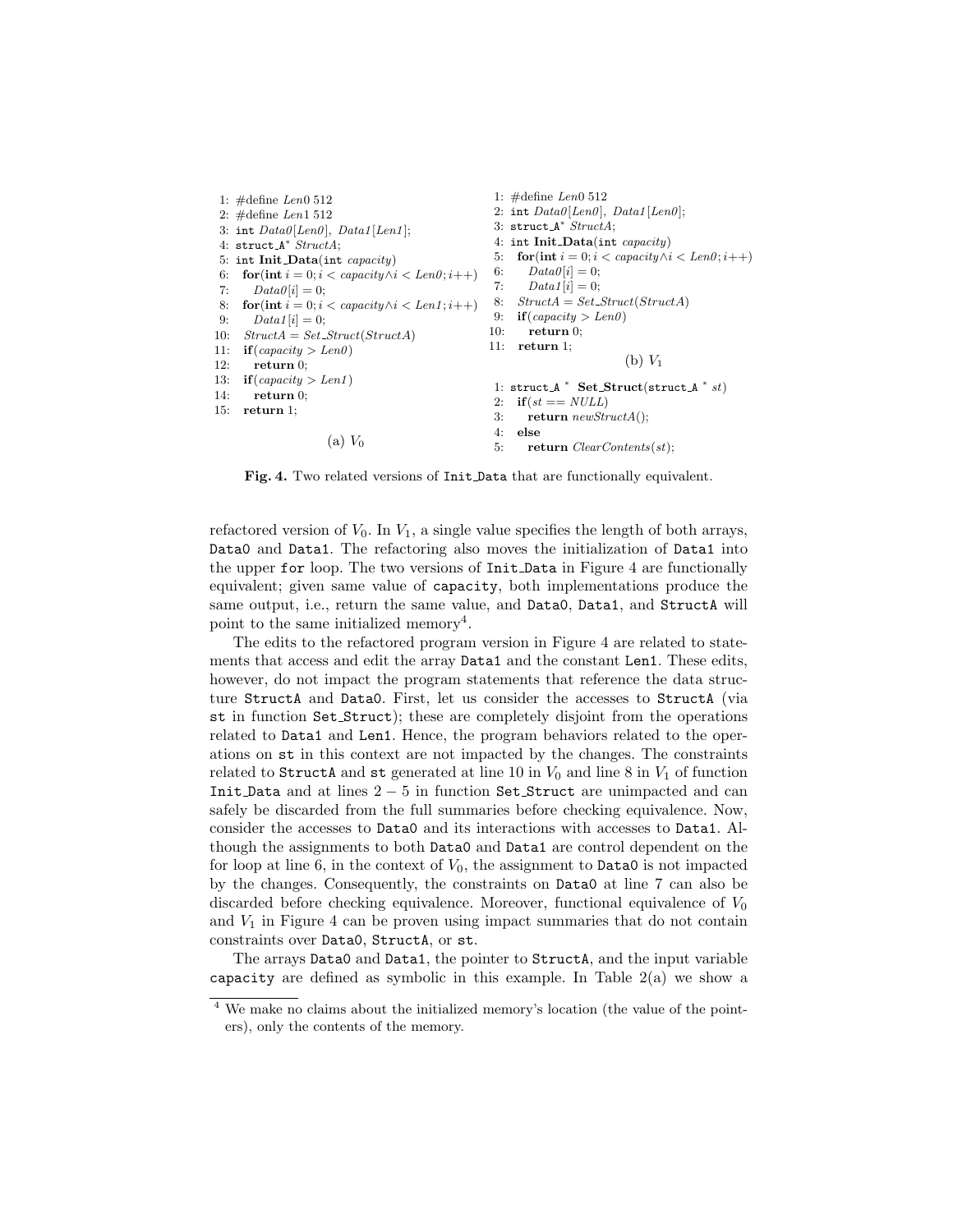$(i_0 = 0) ∧ (i_0 < capacity) ∧ (i_0 < 512) ∧ (Data0[i_0] = 0) ∧ (Data1[i_0] = 0) ∧$  $(i_1 = 1) ∧ (i_1 < capacity) ∧ (i_1 < 512) ∧ (Data0[i_1] = 0) ∧ (Data1[i_1] = 0) ∧$ . . .  $(i_{511} = 511) \wedge (i_{511} < capacity) \wedge (i_{511} < 512) \wedge (Data0[i_{511}] = 0) \wedge (Data1[i_{511}] = 0) \wedge$  $st = 0 \wedge st = objRef \wedge$  $StructA = st \land capacity \leq 512 \land ret = 1$ (a)  $(i_0 = 0) \wedge (i_0 < capacity) \wedge (i_0 < 512) \wedge (Data1[i_0] = 0) \wedge$  $(i_1 = 1) \wedge (i_1 < capacity) \wedge (i_1 < 512) \wedge (Data[i_1] = 0) \wedge$ . . .  $(i_{511} = 511) ∧ (i_{511} < capacity) ∧ (i_{511} < 512) ∧ (Data1[i_{511}] = 0) ∧$ capacity  $\langle = 512 \wedge ret = 1$ 

**Table 2.** (a) A conjunction of an unimpacted and impacted constraints along path  $i$ in  $V_1: I_i^1 \bigwedge U_i^1$ . (b) An impacted constraint along path i in  $V_1: I_i^1$ .

(b)

summary for the path in program  $V_1$  shown in Figure 4(b) that contains both impacted and unimpacted constraints. There are 512 iterations of the for loop that are encoded in the path using the loop index  $i$ , and there are constraints over StructA, st, and capacity as well. Whereas, in Table 2(b) we show only the set of impacted constraints from the same path. From this example, we can see that discarding unimpacted constraints can dramatically reduce the size of the summaries used in regression verification.

#### 4 Correctness Proofs

In this section we compare two program versions  $V_0$  and  $V_1$ . We eventually show that the equivalence of their respective summaries,  $sum_0$  and  $sum_1$ , can be implied by proving the equivalence of  $isum_0$  and  $isum_1$ . Likewise, we show that if isum<sub>0</sub> and isum<sub>1</sub> are not equivalent, then sum<sub>0</sub> and sum<sub>1</sub> are not equivalent.

To simplify the presentation of our work, we discuss the correctness of the equivalence checking using the intraprocedural change impact analysis. The same correctness argument holds for an interprocedural analysis that dynamically tracks the flow of impact through method parameters and global variables. The change impact analysis described in Section 3 is conservative for sequential programs; it adds every statement that may be impacted by a change to the impact sets  $\mathbb{I}_0$  and  $\mathbb{I}_1$ . We argue that the statements that are considered unimpacted by the analysis are not relevant to a proof of equivalence of the program versions.

**Lemma 1.** Given closely related program versions  $V_0$  and  $V_1$ , if a program statement is common to both versions, then it is either impacted in both versions or unimpacted in both versions.

Proof. This follows from Steps 5 and 7 of the static impact analysis shown in Table 1 (Section 3). Step 5 assigns  $\mathbb{I}_1$  to be equal to  $\mathbb{I}_0$  after performing the data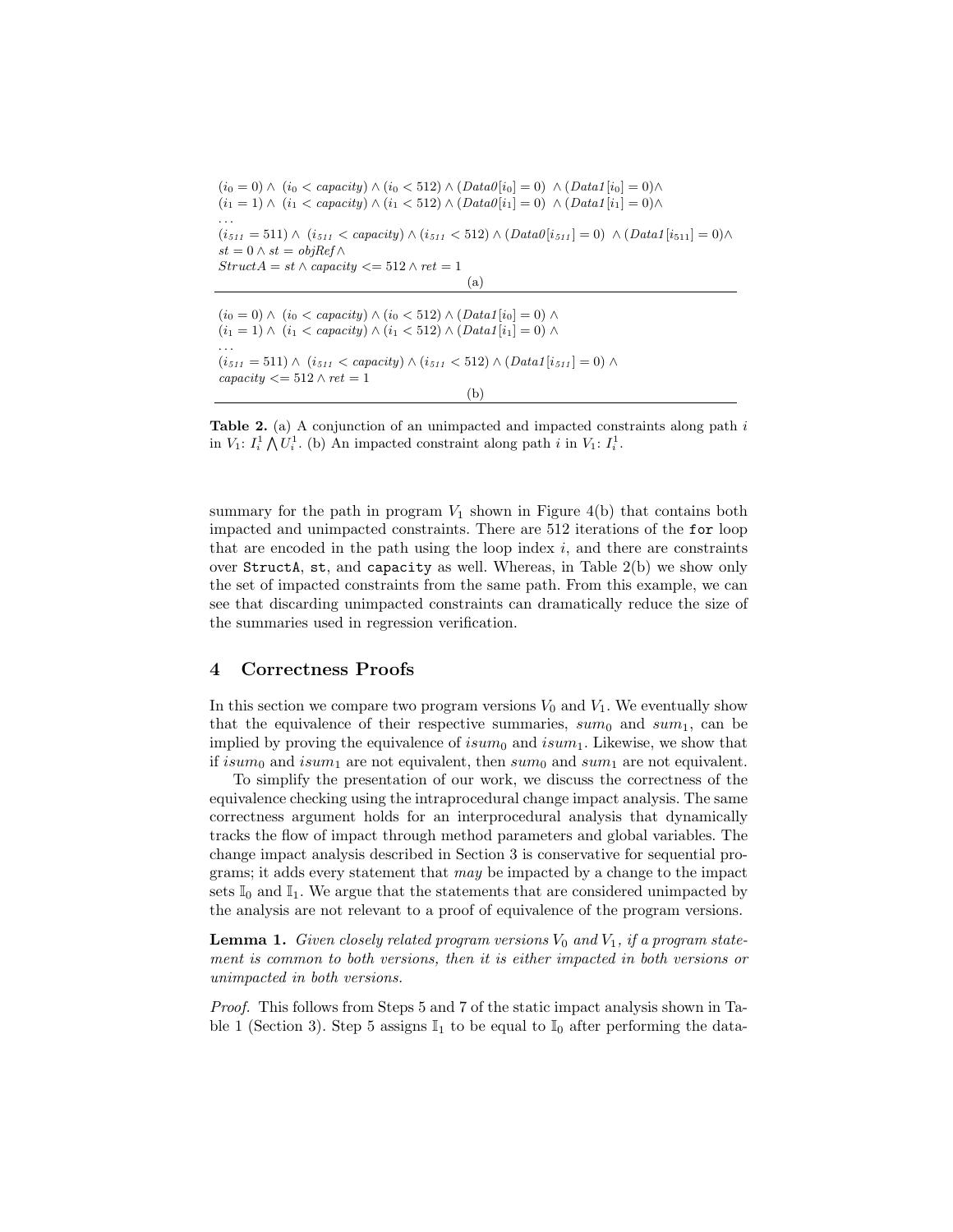and control-flow analysis on  $V_0$  (except for statements that are removed in  $V_1$  or added in  $V_0$ ). Then Step 7 adds statements from  $\mathbb{I}_1$  to  $\mathbb{I}_0$  after performing the data-flow, control-flow, backward control-flow, and reaching definition analysis on  $V_1$  (except for statements added to  $V_1$  or removed from  $V_0$ ). Therefore, the only statements that differ between  $\mathbb{I}_0$  and  $\mathbb{I}_1$  are those that have been added or removed.

Next we argue that for every path i in  $V_0$ , there exists a path j in  $V_1$  such that  $i$  and  $j$  contain the same set of unimpacted statements and, similarly, for every path j in  $V_1$ , there exists a path i in  $V_0$  such that i and j contain the same set of unimpacted statements.

**Lemma 2.** Given closely related program versions  $V_0$  and  $V_1$ , for every path  $(I_i^0 \wedge U_i^0)$  there exists a path  $(I_j^1 \wedge U_j^1)$  such that  $U_i^0 \equiv U_j^1$ . Likewise, for every path  $(I_j^1 \wedge U_j^1)$  there exists a path  $(I_i^0 \wedge U_i^0)$  such that  $U_j^1 \equiv U_i^0$ 

Proof. By contradiction. Assume there is some path containing a certain sequence of unimpacted instructions in one program version but not the other. This implies that the result of some conditional statement  $S_c$  differs between the two versions and that the set of unimpacted instructions is control dependent on  $S_c$ . Clearly the predicate in  $S_c$  uses the result of an impacted write statement or  $S_c$  is control dependent on another impacted conditional statement. According to Rules  $(1) - (4)$  in Table 1,  $S_c$  is impacted. Furthermore, because the unimpacted statements are control dependent on  $S_c$ , they are also impacted.

**Corollary 1.** The set of unique unimpacted constraints in  $V_0$  is the same as the set of unique unimpacted constraints in  $V_1$ . This implies Formula 2

$$
(\bigvee_{i=1}^{n} U_i^0) \leftrightarrow (\bigvee_{i=1}^{m} U_i^1)
$$
 (2)

As defined in Section 3, a program's symbolic summary consists of the disjunction of the constraints along each possible execution path in the program. Each path consists of a set of impacted and unimpacted constraints. In Theorem 1 we show that the unimpacted and impacted constraints can be effectively de-coupled from each other in a program's summary.

**Theorem 1.** Given a program version  $V_0$  with n paths, Formula 3 is valid.

$$
\bigvee_{i=1}^{n} (I_i^0 \wedge U_i^0) \leftrightarrow [(\bigvee_{i=1}^{n} I_i^0) \wedge (\bigvee_{i=1}^{n} U_i^0)] \tag{3}
$$

Proof. See Section A in the appendix for this proof.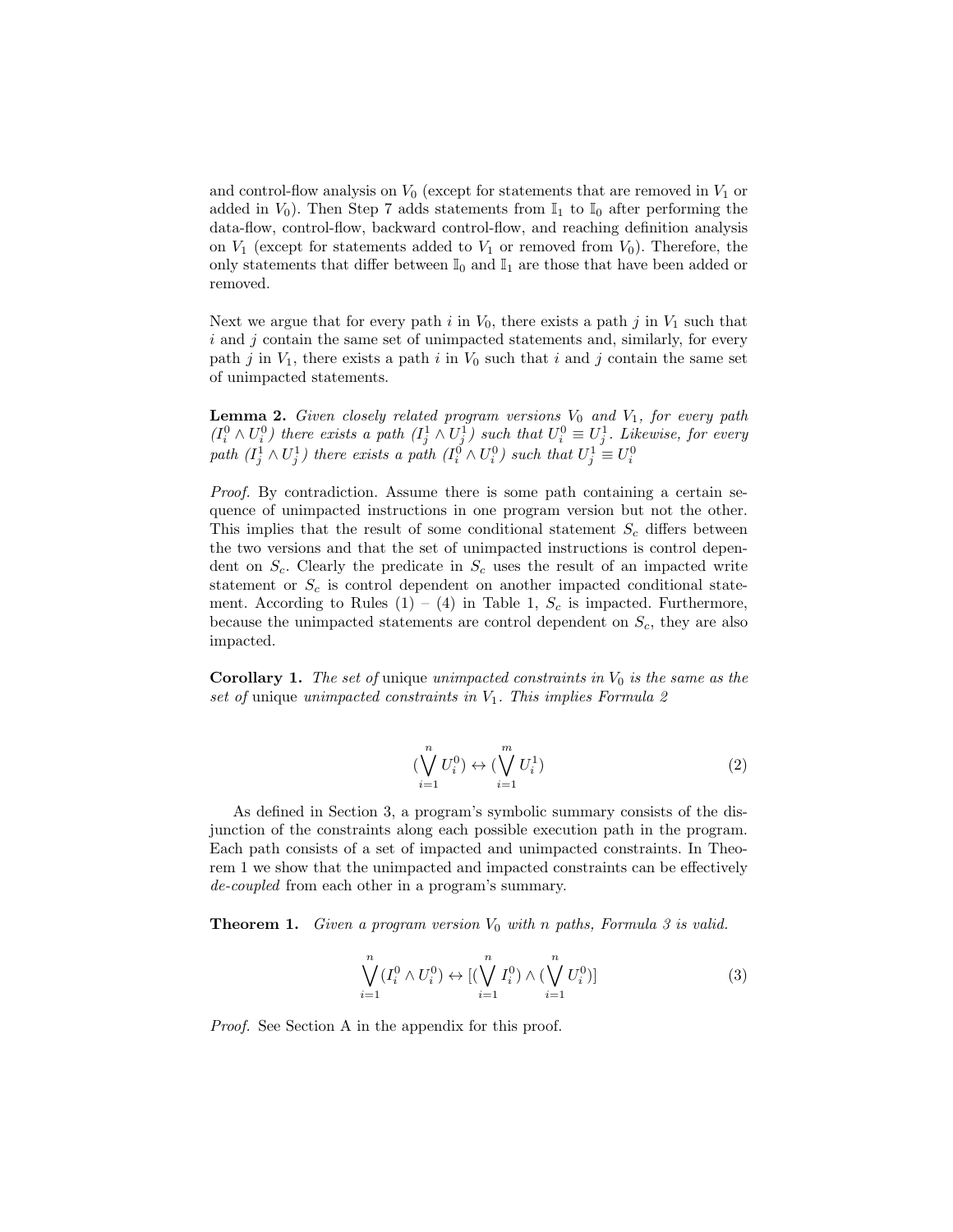In Theorem 2 we consider the overlap between the space of assignments to program variables that satisfy impacted constraints and the space of assignments to program variables that satisfy unimpacted constraints. Specifically, we claim that for some path in a program summary, if there is some concrete assignment to the program variables that satisfies the impacted constraints, then there is a concrete assignment to the remaining variables (those only present in the unimpacted constraints) that satisfies the unimpacted constraints.

**Theorem 2.** Consider a program version  $V_0$  with n paths and a closely related program version  $V_1$  with m paths. Let  $u_1, u_2, \ldots u_k$  be program variables present in the unimpacted statements of  $V_0$  ( $V_1$ ). Let AU be the set of possible concrete assignments to these variables. Let  $AI_0$   $(AI_1)$  be the set of possible concrete assignments to all other variables in  $V_0$  ( $V_1$ ). For any assignment  $x \in AI_0$  $(x \in AI_1)$  that satisfies the impacted constraints, there exists an assignment  $y \in AU$  that satisfies the unimpacted constraints. Formally, Formulas 4 and 5 are valid.

$$
\forall_{x \in AI_0} \exists_{y \in AU} (I_i^0[x] \to U_i^0[y]) \tag{4}
$$

$$
\forall_{x \in AI_1} \exists_{y \in AU} (I_i^1[x] \to U_i^1[y]) \tag{5}
$$

Proof. Rule (4) in Table 1 dictates that the statements defining the value of every variable used in an impacted statement are also impacted. Accordingly, the variables that are common to the impacted and unimpacted statements are not constrained by the unimpacted statements. I.e., the result of an unimpacted statement cannot affect the result of an impacted statement. Therefore, if it is possible to satisfy the constraints of  $I_i^0$   $(I_j^1)$ , then it is possible to satisfy the constraints of  $U_i^0$   $(U_j^1)$ .

Now we show that the impact summaries for two programs versions  $V_0$  and  $V_1$ are equivalent if and only if the summaries for  $V_0$  and  $V_1$  are equivalent. We use the result of Theorem 1 to prove the forward direction (if the impact summaries are equivalent, then the summaries are equivalent). Then we use the result of Theorem 2 to prove the reverse direction (if the summaries are equivalent, then the impact summaries are equivalent).

**Theorem 3.** Given program version  $V_0$  with n paths and a closely related program version  $V_1$  with m paths. isum<sub>0</sub> and isum<sub>1</sub> are equivalent if and only if  $sum_0$  and sum<sub>1</sub> are equivalent. This is formally stated in Formula 1 and is also shown below.

$$
[(\bigvee_{i=1}^{n} I_i^0) \leftrightarrow (\bigvee_{i=1}^{m} I_i^1)] \leftrightarrow [\bigvee_{i=1}^{n} (I_i^0 \wedge U_i^0) \leftrightarrow \bigvee_{i=1}^{m} (I_i^1 \wedge U_i^1)]
$$

*Proof.*  $(\Rightarrow)$ We begin by assuming Formula 6 is valid

$$
\left(\bigvee_{i=1}^{n} I_i^0\right) \leftrightarrow \left(\bigvee_{i=1}^{m} I_i^1\right) \tag{6}
$$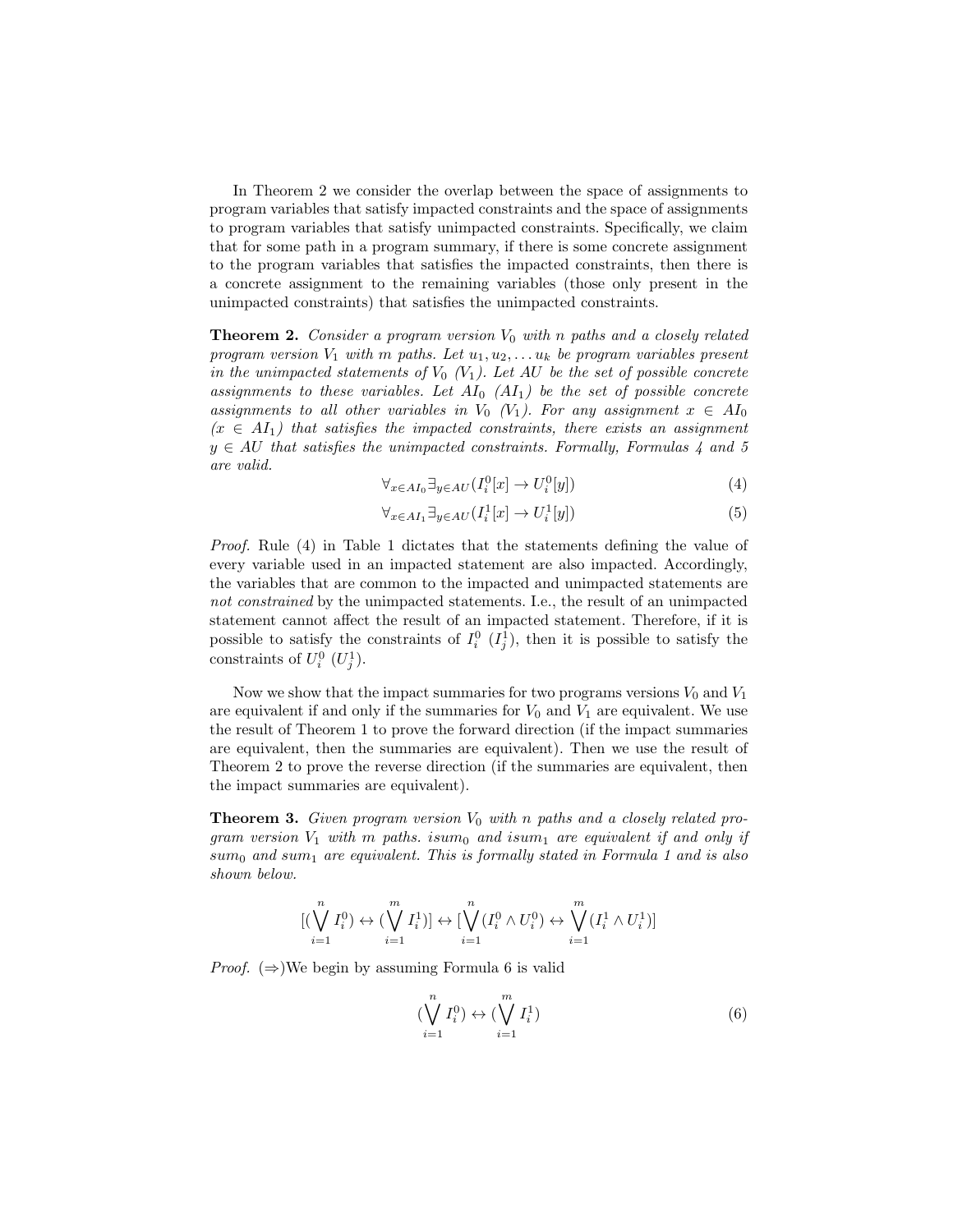Conjoining the term representing the disjunction of unimpacted constraints of  $V_0$  to the left and right side of Formula 6 yields Formula 7.

$$
\left(\bigvee_{i=1}^{n} I_i^0\right) \wedge \left(\bigvee_{i=1}^{n} U_i^0\right) \leftrightarrow \left(\bigvee_{i=1}^{m} I_i^1\right) \wedge \left(\bigvee_{i=1}^{n} U_i^0\right) \tag{7}
$$

Applying Formula 2 yields Formula 8.

$$
(\bigvee_{i=1}^{n} I_i^0) \wedge (\bigvee_{i=1}^{n} U_i^0) \leftrightarrow (\bigvee_{i=1}^{m} I_i^1) \wedge (\bigvee_{i=1}^{m} U_i^1)
$$
\n
$$
(8)
$$

Applying Formula 3 yields Formula 9.

$$
\bigvee_{i=1}^{n} (I_i^0 \wedge U_i^0) \leftrightarrow \bigvee_{i=1}^{m} (I_i^1 \wedge U_i^1)
$$
\n(9)

This proves the forward direction, i.e.,  $(isum_0 \leftrightarrow isum_1) \rightarrow (sum_0 \leftrightarrow sum_1)$ . The latter half of the proof,  $(sum_0 \leftrightarrow sum_1) \rightarrow (isum_0 \leftrightarrow isum_1)$ , is more complex than the first half and is available in Appendix B.

### 5 Evaluation

To empirically evaluate the regression verification technique described in this work, we implemented a DiSE framework, Proteus, for analyzing C programs. Note that the earlier DiSE framework implementation was an extension of the Java PathFinder, [21], toolkit to analyze Java programs [12, 16]. A large number of safety critical systems are developed in C; Proteus was developed at NASA to assist in the analysis of these systems.

In Proteus, we use the GNU DiffUtils<sup>5</sup> to compute the initial change set containing the actual source level differences between program versions. The static analysis is implemented as a customized LLVM optimization pass [10]. The output of the static analysis is the set of impacted program statements. The partitioning of constraints during symbolic execution is implemented as an extension to the klee symbolic execution engine [3]. As an optimization for discarding unimpacted constraints, we employ the directed search in the DiSE algorithm to prune execution of paths that differ only in unimpacted constraints [12, 16]. The final post-processing of the symbolic summaries is performed using a custom application that iterates over the impacted path conditions, removing constraints that are not impacted by the differences. We use the Z3 constraint solver to check for logical equivalence of impact summaries [5].

We present the results for the different versions of the six artifacts in Table 3. The details of the artifacts and their versions are described in Appendix C. The experiments are run on a 64-bit Linux machine, with a 2.4GHz processor, and 64GB memory. The Example column lists the name of the artifact and the

<sup>5</sup> http://www.gnu.org/software/diffutils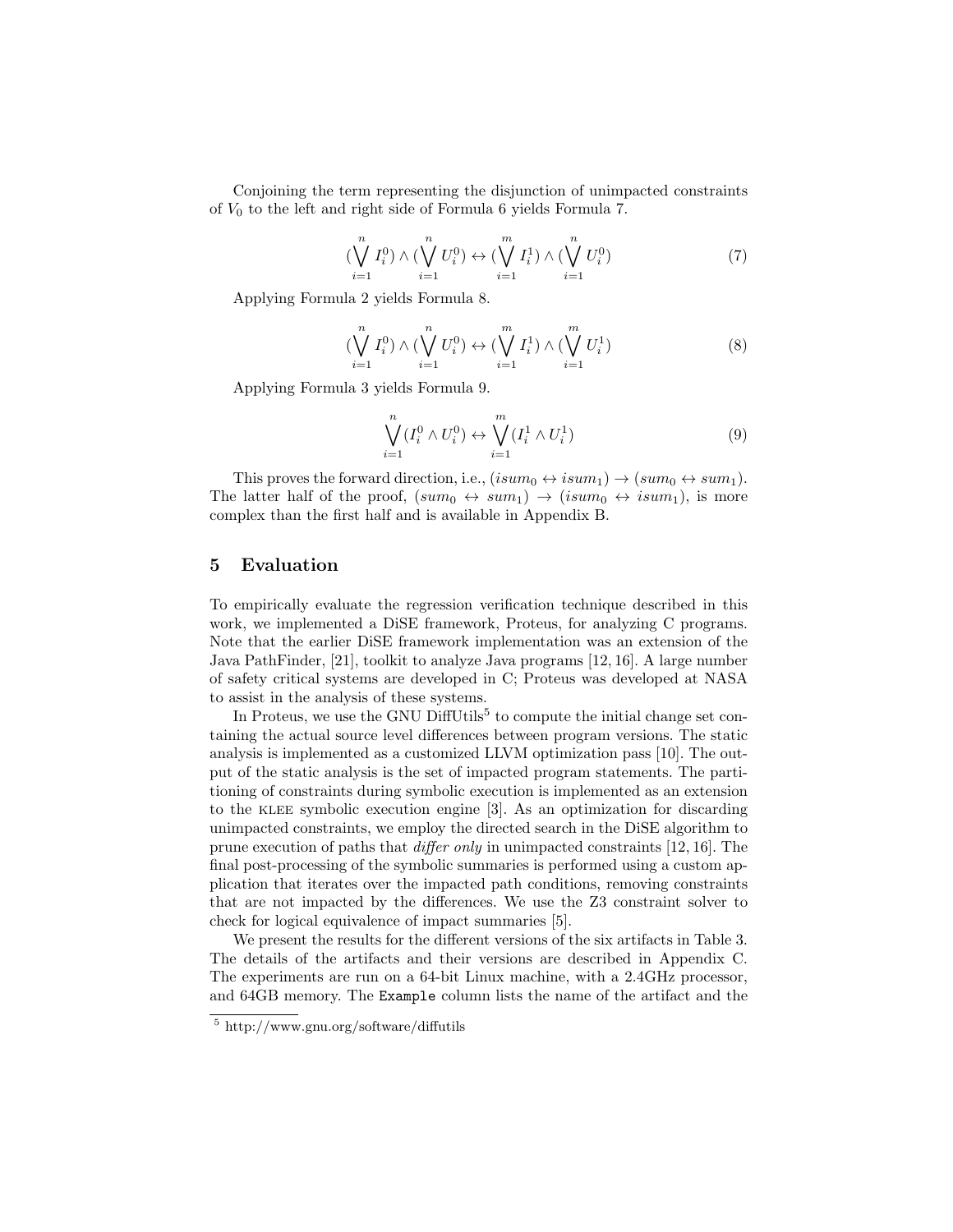| Example             | Versions Equiv                |               | Paths           |                 | Constraints |              |                  |       | Time Symbc                 |            | Time Solver |      |
|---------------------|-------------------------------|---------------|-----------------|-----------------|-------------|--------------|------------------|-------|----------------------------|------------|-------------|------|
|                     |                               |               |                 | Full DiSE       | Full        |              | $i$ DiSE $i$ Sum |       | Full iDiSE Full iDiSE iSum |            |             |      |
| Init_Data           | V <sub>0</sub> V <sub>1</sub> | yes           | 400             | 400             | 103400      | 103400 82800 |                  | 51.87 | 50.67                      | 1.94       | 1.94        | 0.76 |
| tcas1               | V <sub>0</sub> V <sub>1</sub> | yes           | 118             | 12              | 4748        | 524          | 332              | 1.62  |                            | 0.60  0.09 | 0.04        | 0.04 |
|                     | V1V2                          | yes           | 118             | 118             | 4772        | 4772         | 3956             | 1.64  |                            | 1.92  0.09 | 0.09        | 0.06 |
|                     | V2V3                          | <b>ves</b>    | 118             | 118             | 4796        | 4796         | 2908             | 1.62  |                            | 1.91  0.08 | 0.08        | 0.05 |
| tcas2               | V <sub>0</sub> V <sub>1</sub> | $\mathbf{no}$ | 150             | 12              | 6052        | 520          | 328              | 2.21  |                            | 0.63  0.12 | 0.06        | 0.05 |
| replace1            | V <sub>0</sub> V <sub>1</sub> | yes           | 18              | 8               | 98          | 68           | 48               | 0.31  |                            | 0.25  0.01 | 0.03        | 0.03 |
|                     | V1V2                          | yes           | 18              | 10 <sup>1</sup> | 98          | 98           | 78               | 0.31  | 0.32  0.01                 |            | 0.04        | 0.04 |
|                     | V2V3                          | no            | 18              | $\overline{2}$  | 98          | 8            | 4                | 0.31  | 0.18  0.01                 |            | 0.03        | 0.03 |
| replace2            | V1V2                          | yes           | 604             | 604             | 23736       |              | 23736 20980      | 1.14  |                            | 1.35  0.11 | 0.11        | 0.10 |
| wbs1                | V <sub>0</sub> V <sub>1</sub> | yes           | 336             | 190             | 13416       | 11478        | 9158             | 1.18  |                            | 1.63  0.10 | 0.10        | 0.08 |
|                     | V1V2                          | yes           | 336             | 336             | 13416       | 13416        | 10784            | 1.25  |                            | 1.42  0.10 | 0.10        | 0.09 |
|                     | V2V3                          | yes           | 336             | 190             | 13416       |              | 11478 10784      | 1.19  |                            | 1.34  0.11 | 0.09        | 0.08 |
| wbs2                | V <sub>0</sub> V <sub>1</sub> | $\mathbf{no}$ | 336             | 134             | $13388\,$   | 5601         | 4551             | 1.18  |                            | 0.83  0.11 | 0.06        | 0.06 |
| cornell1            | V <sub>0</sub> V <sub>1</sub> | yes           | 10 <sup>1</sup> | 8               | 62          | 48           | 24               | 0.10  |                            | 0.11  0.03 | 0.03        | 0.03 |
| cornell2            | V <sub>0</sub> V <sub>1</sub> | yes           | 18              | 10 <sup>1</sup> | 1864        | 810          | 663              | 0.27  | 0.29  0.01                 |            | 0.01        | 0.01 |
| kernel1             | V <sub>0</sub> V <sub>1</sub> | yes           |                 | $\overline{4}$  |             | 282          | 226              |       | 21.09                      |            | 218         | 200  |
|                     | V1V2                          | yes           |                 | 4               |             | 282          | 226              |       | 21.32                      |            | 211         | 208  |
| kernel <sub>2</sub> | V <sub>0</sub> V <sub>1</sub> | yes           | 4               | $\overline{2}$  | 130         | 114          | 88               | 1.56  |                            | 1.92  0.20 | 0.13        | 0.04 |
| kernel3             | $_{\rm V0V1}$                 | $\mathbf{no}$ | 4               | $\overline{2}$  | 118         | 58           | 48               | 0.67  |                            | 0.78  0.19 | 0.12        | 0.12 |

Table 3. Equivalence Checking Results

Versions column lists the version numbers of the artifacts compared. The Equiv column shows whether the versions are equivalent or not. The results contain data from three different configurations: (1) Full symbolic execution explores all paths, (2) iDiSE prunes paths that only differ in unimpacted constraints (iDiSE refers to the interprcoedural extension of the DiSE framework as defined in [16]), and (3) iSum represents the final impact summaries. The Paths column lists the number of paths, the Constraints column presents the number of constraints in the summaries, and Time Symbc column lists the time in seconds. The time reported for iDiSE includes the time to perform the static analysis and incremental symbolic execution. Finally, the Time Solver column lists the time taken by Z3 to solve the equivalence queries generated by full symbolic execution, iDiSE, and iSum. The rows marked with  $\cdot$  indicate that the analysis does not finish within the time bound of one hour.

Overall, the results in Table 3 indicate that reducing the size of the queries reduces the time to check equivalence. In the tcas2 example, full symbolic execution generates 150 paths while iDiSE only generates 12 paths and we can see corresponding reductions in the number of constraints and time taken to check equivalence. The iDiSE overhead for the set of artifacts is quite small, and the total analysis time  $(Symbc + Solver)$  can be considerably less for iDiSE combined with constraint pruning over full symbolic execution. In the two versions of the kernel1 example, full symbolic execution is unable to complete the analysis within the time bound of one hour, while only four paths are gener-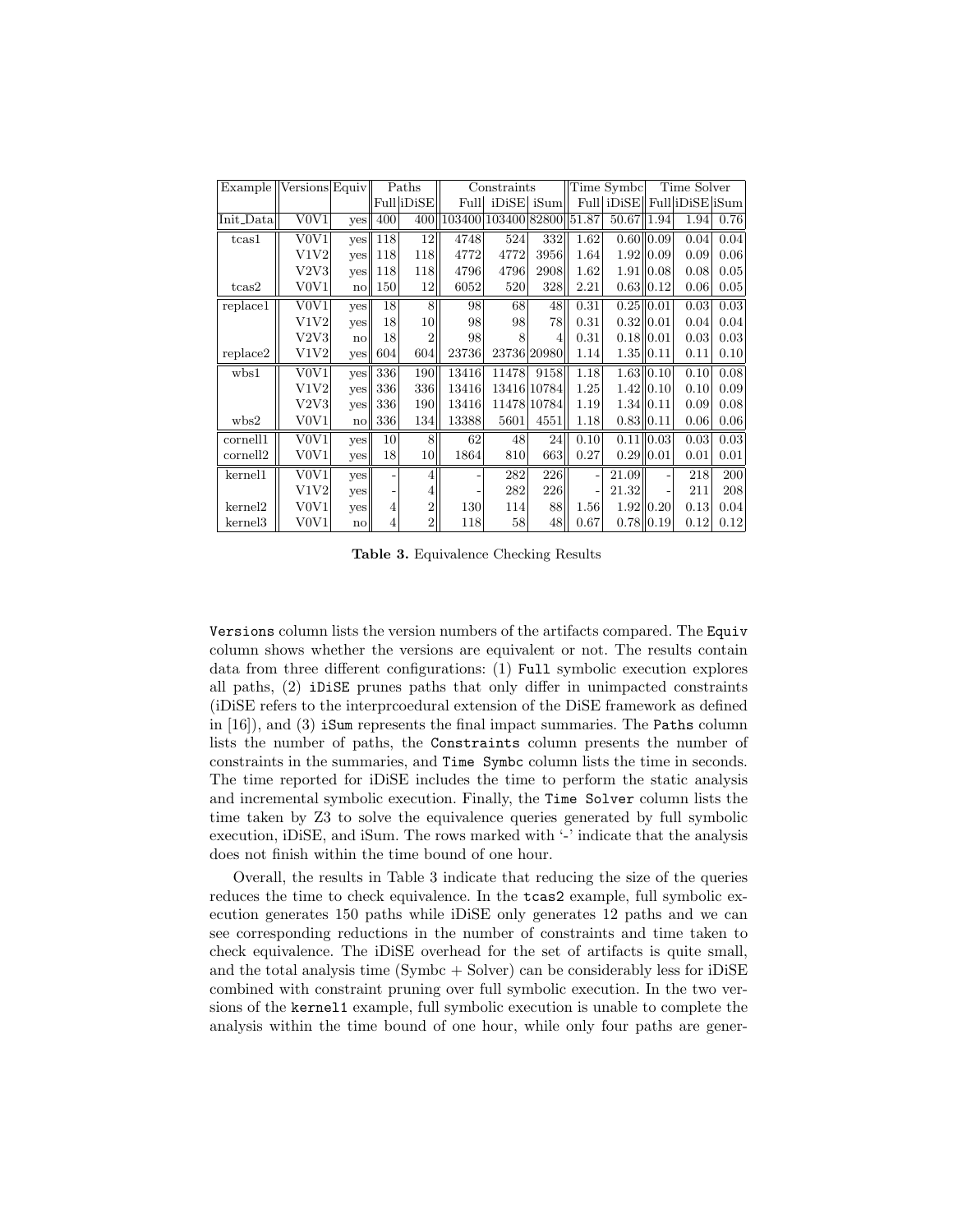| Example             |      | Modular Non-modular Example |                                          |      | Modular Non-modular |
|---------------------|------|-----------------------------|------------------------------------------|------|---------------------|
| $ t\cos 1$ V0V1     | 12.9 |                             | $17.4$   tcas1V2V3                       | 13.6 | 15                  |
| $ {\rm tcas1V1V2} $ | 13.6 |                             | $15$   tcas2V0V1                         | 14.3 | 18.2                |
| $\vert$ wbs1V0V1    | 13.8 |                             | $13.8$ wbs1V2V3                          | 13.7 | 14.1                |
| $\vert$ wbs1V0V2    | 13.8 |                             | $13.8 \vert \vert \text{wbs2V0V1} \vert$ | 14.6 | 14.4                |
| replace2 V1V2       | 31.9 | 29:53.2                     |                                          |      |                     |

Table 4. Evaulation of artifacts using SymDiff

ated by iDiSE. There is a loop in kernel1 that does not contain any impacted statements; iDiSE is able to ignore paths through the loop and quickly generate the impact summaries. For this example, we can see how leveraging program similarities can dramatically improve the performance of regression verification. Although the time taken for equivalence checking for the other examples is relatively small – just a few seconds – the artifacts themselves are relatively small. We believe that the reductions will be applicable to larger examples as well. For the replace example, the solver time for the summaries without pruning is much faster than those with pruning. The tool we used to translate the CVC formula generated by klee into SMTLIB format (to be interpreted by Z3) parsed the CVC query into a trivial SMTLIB query for these examples. It is unclear to us why this occurred with the full summaries but not the impact summaries.

Limitations The regression verification technique presented in this work currently supports checking equivalence between two sequential programs without exceptional flow. The equivalence checking reports generated by Proteus are sound and complete for programs that do not have runtime errors or make calls to unsupported libraries. For examples that have runtime errors or make calls to unsupported libraries, the tool reports warnings and continues execution; the equivalence result are reported as inconclusive in the presence of such warnings. The sound and complete reasoning about the equivalence is with respect to a loop bound. It is possible to leverage automatic loop invariant generation and loop summarization techniques in the context of symbolic execution to reason about equivalent programs without a depth bound.

### 6 Discussion

Revisiting Table 3, the data in the Full columns can be considered representative of results in UC-KLEE [14]. The results demonstrate that UC-KLEE can benefit from using our reduction techniques, when analyzing related program versions.

We use SymDiff to perform equivalence checking on our artifact in order to evaluate SymDiff [9]. We set up the experiments for SymDiff and ran them on a Windows 7 machine with a 1.8 GHz processor and 6 GB of RAM. We experimented with two SymDiff configurations (a) modular, where the methods are summarized as uninterpreted functions, and (b) non-modular, where the invocations to the different methods are inlined. The non-modular approach is sound and complete with respect to a depth-bound as well. The kernel and the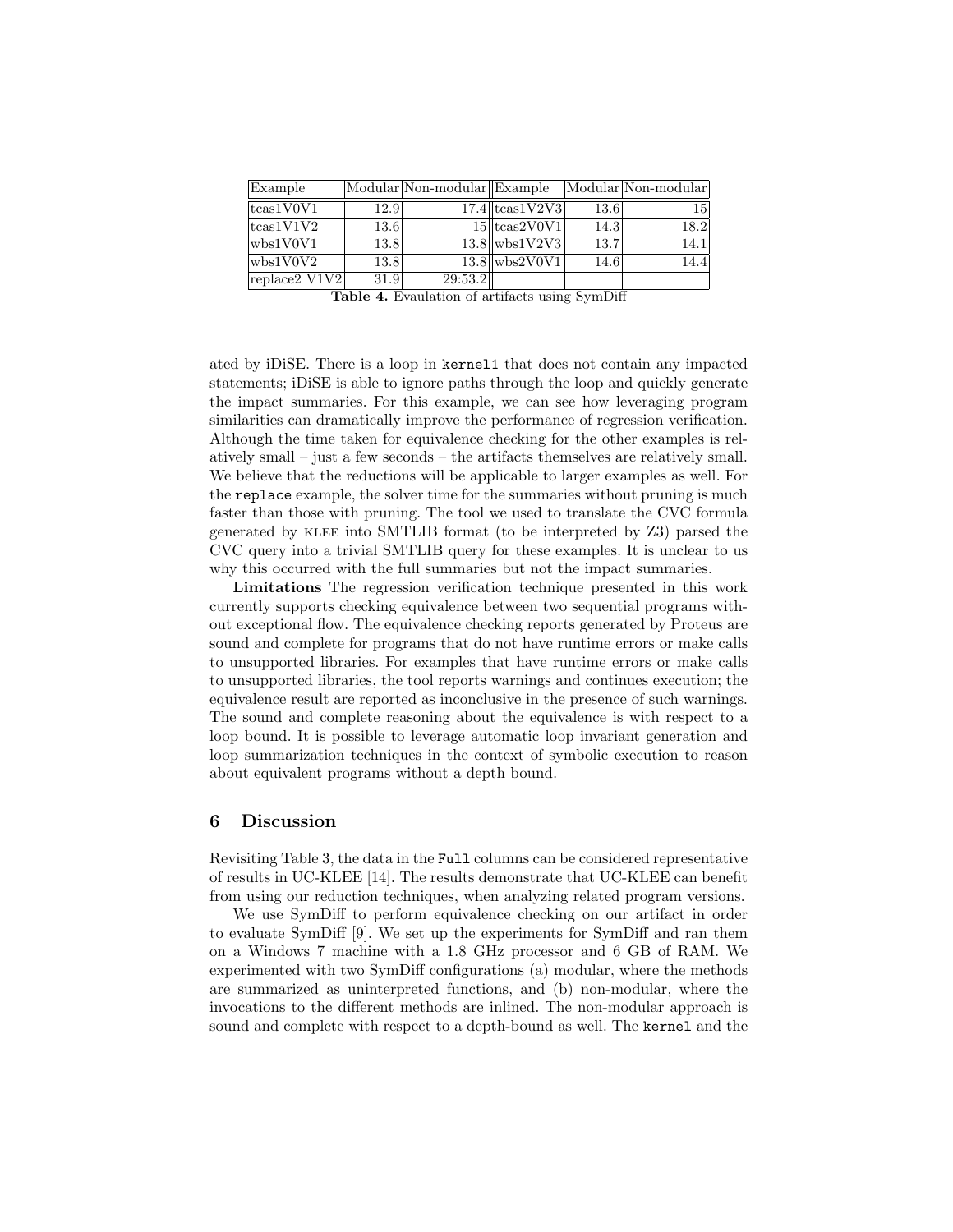cornell examples contain constructs that are not currently supported by the C front-end in the current version of SymDiff, so we report on experiments for the rest of the examples. Table 4 shows the total wall clock time in seconds. In the modular approach, SymDiff does not report any false negatives for the examples shown in Table 4. We used a loop bound of four for the replace example, the same as the one used in Table 3. We also used the flag in Symdiff to analyze only callers and callees that are reachable from the changed methods to ensure that the set of methods analyzed by SymDiff and Proteus is the same. SymDiff runs on a Windows platform while Proteus runs on a Unix-based platform; we had to run the experiments on different machines and it is not possible to make empirical comparative claims between the two in terms of time. Furthermore, SymDiff and Proteus encode the program behaviors differently, therefore, it is not possible to compare the approaches in terms of the size of the generated formulas. SymDiff does not use any slicing techniques based on change impact analysis, and we believe that it can be beneficial to add such a reduction technique to SymDiff.

Abstract Syntax Tree To calculate the precise initial change sets we can use standard algorithms to match Abstract Syntax Trees (ASTs), [13], and discard differences due to variable renaming and simple re-ordering before we perform the data and control flow analysis. The syntatic differences based on the ASTs are more precise compared to those generated by the GNU DiffUtils. We have support for the AST based syntatic diff in the Java implementation of the DiSE framework and we are currently working on adding it to Proteus.

Static Encoding vs. Bounded Unrolled Program Encoding The correctness of Eq. (1) does not rely on any specific encoding of constraints. We choose, however, to encode the program behaviors generated by symbolic execution (bounded unrolled programs) as constraints rather than use a static encoding for the constraints because (a) the static constraints on heap and array operations are often harder to solve than those generated by symbolic execution and (b) scalable static slicing techniques for interprocedural programs often ignore calling context and are imprecise; we leverage work in [16] to dynamically compute impact information for interprocedural programs.

### 7 Related Work

Several techniques have been developed for checking equivalence. Differential Symbolic Execution (DSE) uses uninterpreted functions to represent unchanged blocks of code [11]. SymDiff [9] summarizes methods as uninterpreted functions, and uses verification conditions to summarize observable behavioral differences. Regression verification techniques by Strichman et al. [7, 19] use the Context-Bounded Model Checker (CBMC) to check equivalence of closely related C programs. It establishes partial equivalence of functions using a bottom-up decomposition algorithm. Another approach [18] performs an increment upgrade checking in a bottom-up manner similar to regression verification, using function summaries computed by means of Craig interpolation. These techniques are sound but not complete. Techniques from [18] are used in the PINCETTE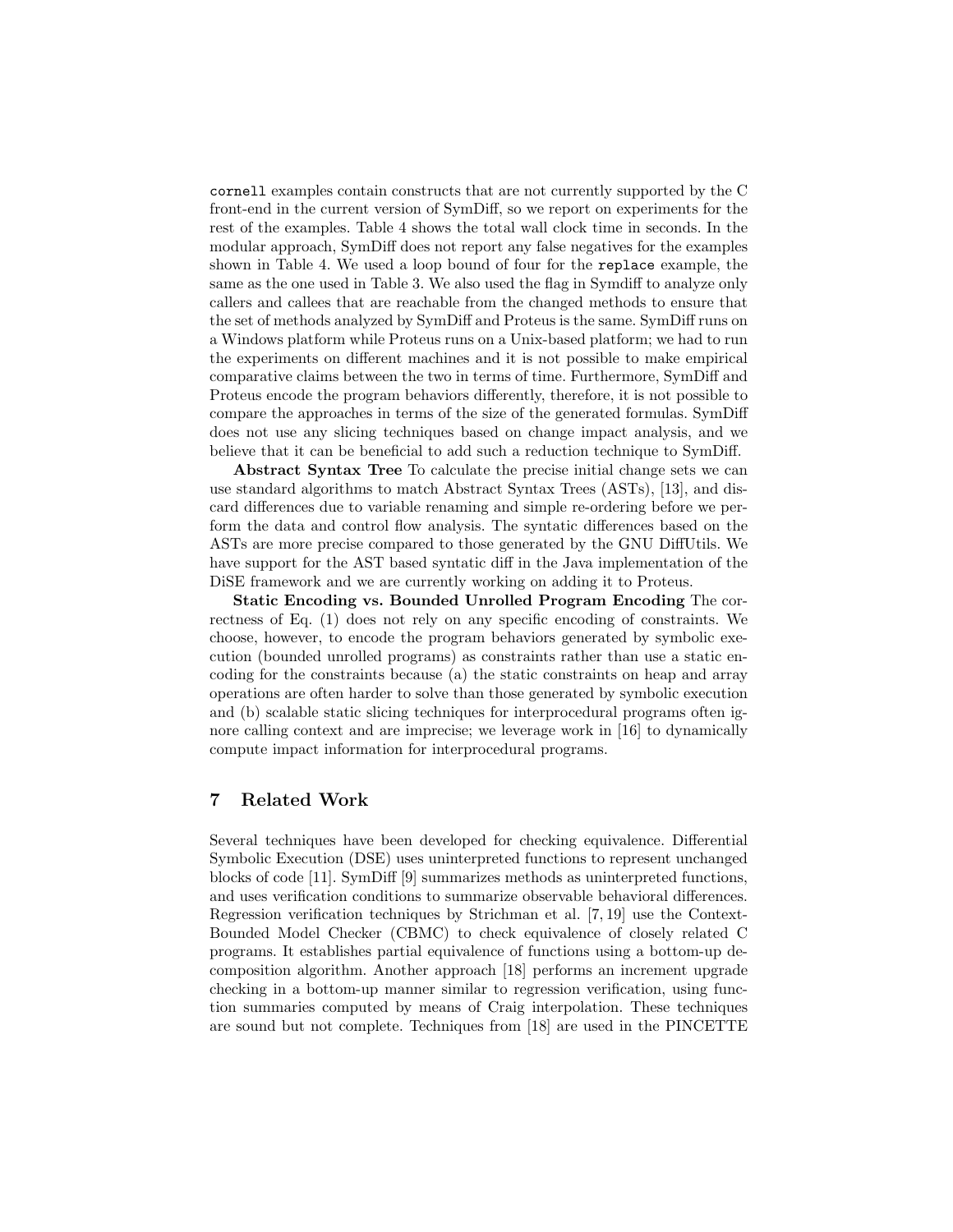project [4]. To curb over approximations, the PINCETTE project also employs dynamic techniques (e.g., concolic testing) to generate regression tests for system upgrades. There is also ongoing work to support program slicing based on the program differences in CBMC.

Similar to our work, UC-KLEE [14] is built on top of KLEE. UC-KLEE is designed to run two functions under test with the same input values and check if they produce the same outputs. As an optimization, UC-KLEE is able to skip unchanged instructions. However, it neither produces nor leverages the impacted behavior information. Partition-based regression verification, [2], computes partitions on-the-fly using concolic execution and dynamic slicing techniques. Each partition contains behaviors generated from a subset of the input space common to two program versions. The goal of the technique is to find test cases that depict semantic differences rather than prove equivalence.

Approaches that cache or reuse constraints to speed up performance (e.g., Green [20]) are orthogonal to our reduction technique. Such techniques are complementary to this work and can be leveraged to achieve higher reduction factors.

### 8 Conclusions & Future Work

In this work on regression verification we leverage control- and data-flow information to partition the program behavior summaries as either impacted or unimpacted based on the differences between two program versions. We then prove that the impacted constraints of two closely related programs are functionally equivalent iff their entire program behavior summarizations are functionally equivalent. An empirical evaluation on a set of sequential C artifacts shows that reducing the size of the summaries helps reduce the cost of equivalence checking.

In future work, we plan to study the effects of other more compact program summarization encoding schemes such as large-block encoding [1] in combination with the work proposed here. Another avenue of future work is to develop an abstraction-refinement technique using uninterpreted functions to abstract large parts of the program as done in [11, 19], but, use the information about the impacted parts of the code to refine the abstraction when required. We believe such techniques can further improve checking equivalence of large programs.

Acknowlegements We thank Shuvendu Lahiri at Microsoft Research for his help with SymDiff.

### References

- 1. D. Beyer, A. Cimatti, A. Griggio, M. Keremoglu, and R. Sebastiani. Software model checking via large-block encoding. In FMCAD, pages 25–32, Nov. 2009.
- 2. M. Boehme, B. C. d. S. Oliveira, and A. Roychoudhury. Partition-based regression verification. In ICSE, 2013.
- 3. C. Cadar, D. Dunbar, and D. R. Engler. Klee: Unassisted and automatic generation of high-coverage tests for complex systems programs. In OSDI, pages 209–224, 2008.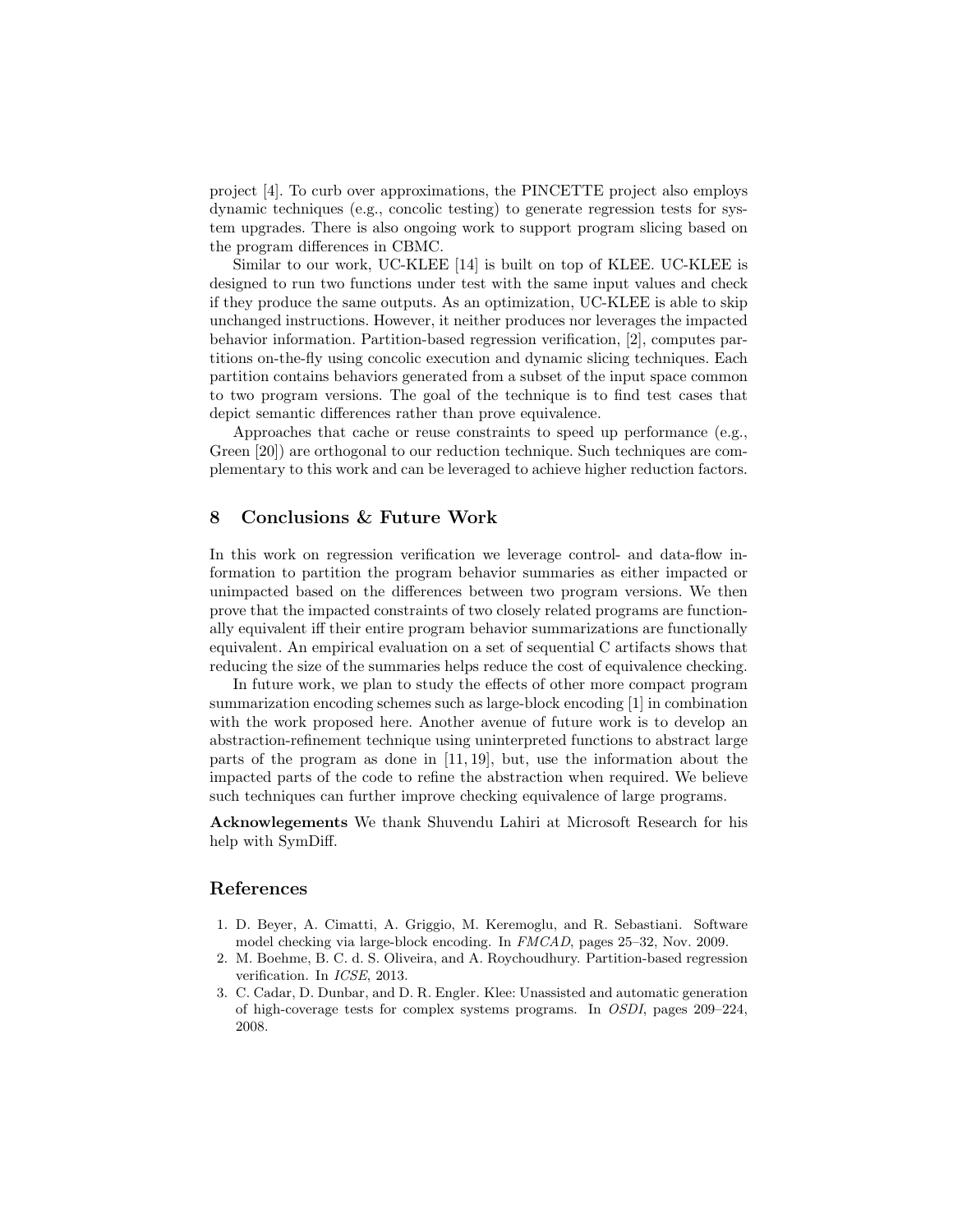- 4. H. Chockler, G. Denaro, M. Ling, G. Fedyukovich, A. E. J. Hyvrinen, L. Mariani, A. Muhammad, M. Oriol, A. Rajan, O. Sery, N. Sharygina, and M. Tautschnig. Pincette validating changes and upgrades in networked software. In CSMR, 2013.
- 5. L. M. de Moura and N. Bjørner. Z3: An efficient smt solver. In TACAS, pages 337–340, 2008.
- 6. V. Ganesh and D. L. Dill. A decision procedure for bit-vectors and arrays. In CAV, pages 519–531, 2007.
- 7. B. Godlin and O. Strichman. Regression verification. In DAC, 2009.
- 8. D. Kroening and O. Strichman. Decision Procedures: An Algorithmic Point of View. Springer Publishing Company, Incorporated, 2008.
- 9. S. K. Lahiri, C. Hawblitzel, M. Kawaguchi, and H. Rebêlo. Symdiff: a languageagnostic semantic diff tool for imperative programs. In CAV, pages 712–717, 2012.
- 10. C. Lattner and V. Adve. LLVM: A Compilation Framework for Lifelong Program Analysis & Transformation. In CGO, 2004.
- 11. S. Person, M. B. Dwyer, S. Elbaum, and C. S. Pǎsǎreanu. Differential symbolic execution. In FSE, pages 226–237, 2008.
- 12. S. Person, G. Yang, N. Rungta, and S. Khurshid. Directed incremental symbolic execution. In PLDI, pages 504–515, 2011.
- 13. S. Raghavan, R. Rohana, D. Leon, A. Podgurski, and V. Augustine. Dex: a semantic-graph differencing tool for studying changes in large code bases. In ICSM, pages 188–197, 2004.
- 14. D. A. Ramos and D. R. Engler. Practical, low-effort equivalence verification of real code. In CAV, pages 669–685, 2011.
- 15. G. Rothermel and M. J. Harrold. A safe, efficient regression test selection technique. ACM TOSEM, pages 173–210, 1997.
- 16. N. Rungta, S. Person, and J. Branchaud. A change impact analysis to characterize evolving program behaviors. In ICSM, 2012.
- 17. SAE-ARP4761. Guidelines and Methods for Conducting the Safety Assessment Process on Civil Airborne Systems and Equipment. SAE International, 1996.
- 18. O. Sery, G. Fedyukovich, and N. Sharygina. Incremental upgrade checking by means of interpolation-based function summaries. In FMCAD, UK, 2012.
- 19. O. Strichman and B. Godlin. Regression Verification A Practical Way to Verify Programs. Springer-Verlag, Berlin, Heidelberg, 2008.
- 20. W. Visser, J. Geldenhuys, and M. B. Dwyer. Green: reducing, reusing and recycling constraints in program analysis. In SIGSOFT FSE, page 58, 2012.
- 21. W. Visser, K. Havelund, G. P. Brat, S. Park, and F. Lerda. Model checking programs. ASE, 10(2):203–232, 2003.
- 22. G. Yang, M. B. Dwyer, and G. Rothermel. Regression model checking. In ICSM, pages 115–124, 2009.

### A Theorem. 1 Proof

Proof. We start by expanding the logical summation on the right hand side of the equivalence.

$$
\bigvee_{i=1}^{n} [(I_i^0 \wedge U_1^0) \vee (I_i^0 \wedge U_2^0) \vee \ldots \vee (I_i^0 \wedge U_n^0)] \tag{10}
$$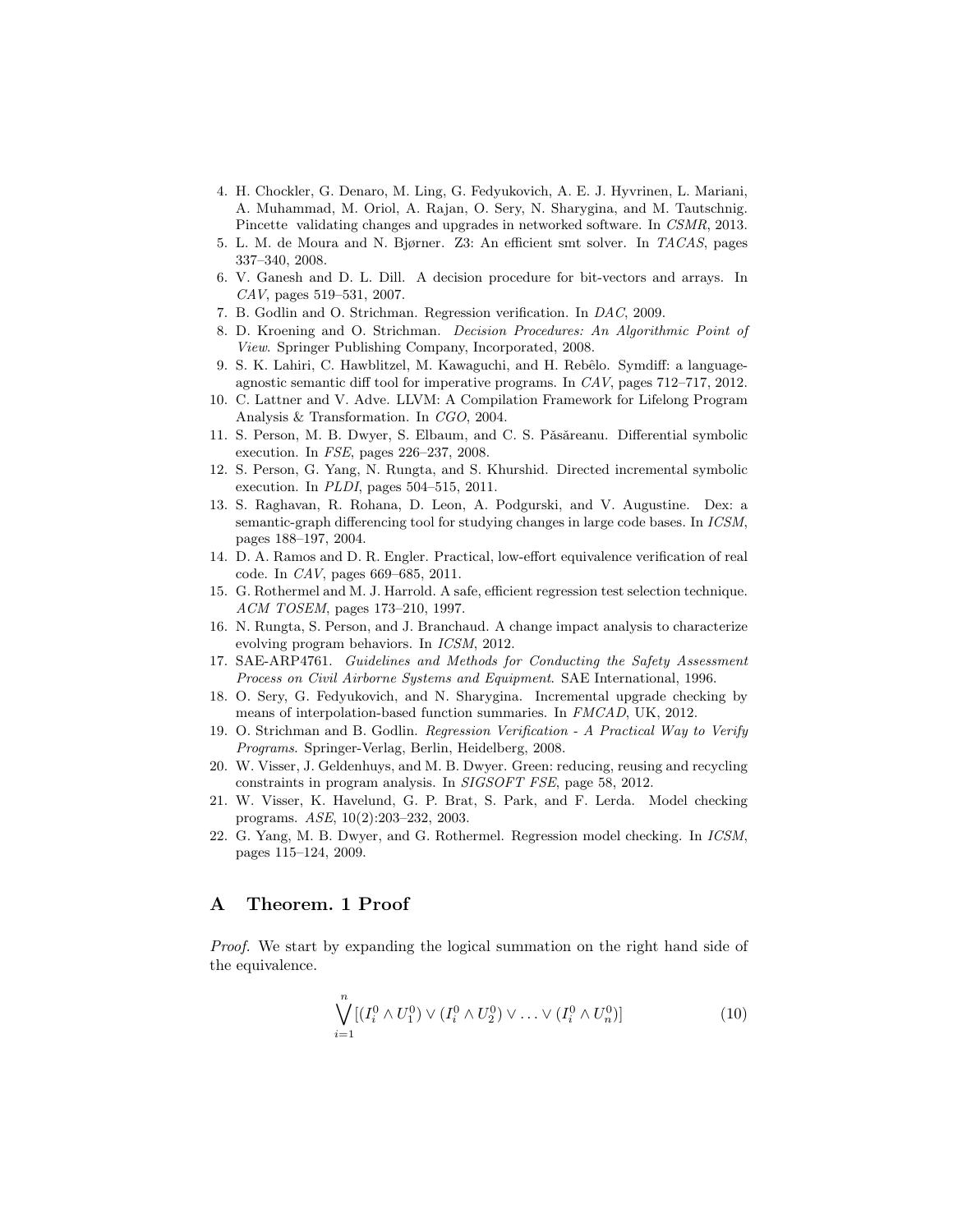The summaries of program version  $V_0$  are symbolically represented by a disjunction of the possible paths through the program. Rules  $(1) - (4)$  in Table 1 dictate that unimpacted statements are not control dependent on any impacted statements. Therefore the conjunction of the constraints representing impacted statements on some path  $i$  and the constraints representing unimpacted statements on some path  $j$  are equivalent to the total constraints representing some path k. In other words, Formula 11 is valid.

$$
\bigvee_{i,j\in[1,n]}(I_i^0 \wedge U_j^0) \leftrightarrow \bigvee_{i=1}^n(I_i^0 \wedge U_i^0)
$$
\n(11)

As a consequence of Formula 11, the right hand side of Formula 10 simplifies to the left hand side of Formula 3.

$$
\bigvee_{i=1}^{n} [(I_i^0 \wedge U_1^0) \vee (I_i^0 \wedge U_2^0) \vee \ldots \vee (I_i^0 \wedge U_n^0)] \leftrightarrow \bigvee_{i=1}^{n} (I_i^0 \wedge U_i^0)
$$
 (12)

## B Theorem. 3 Proof

*Proof.* ( $\Leftarrow$ )Assume Formula 13 is valid.

$$
\bigvee_{i=1}^{n} (I_i^0 \wedge U_i^0) \leftrightarrow \bigvee_{i=1}^{m} (I_i^1 \wedge U_i^1)
$$
\n(13)

From Formulas 4 and 5 we derive Formulas 14 and 15

$$
\forall_{x \in A I_0} \exists_{y \in AU} (I_i^0[x] \wedge U_i^0[y] \leftrightarrow I_i^0[x]) \tag{14}
$$

$$
\forall_{z \in AI_1} \exists_{y \in AU} (I_j^1[z] \wedge U_j^1[y] \leftrightarrow I_j^1[z]) \tag{15}
$$

Furthermore, Formulas 14 and 15 yield Formulas 16 and 17

$$
\forall_{x \in AI_0} \exists_{y \in AU} \left[ \bigvee_{i=1}^n (I_i^0[x] \wedge U_i^0[y]) \leftrightarrow \bigvee_{i=1}^n (I_i^0[x]) \right] \tag{16}
$$

$$
\forall_{z \in AI_1} \exists_{y \in AU} \left[ \bigvee_{j=1}^m (I_j^1[z] \wedge U_j^1[y]) \leftrightarrow \bigvee_{j=1}^m (I_j^1[z]) \right] \tag{17}
$$

Formula 13 is assumed valid, so any quantification over the program variables in Formula 13 is also be valid. This yields Formula 18 is valid.

$$
\bigvee_{i=1}^{n} (I_i^0 \wedge U_i^0) \leftrightarrow \bigvee_{i=1}^{m} (I_i^1 \wedge U_i^1)
$$
\n
$$
\rightarrow \bigvee_{x \in AI_0} \forall_{z \in AI_1} \exists_{y \in AU} [\bigvee_{i=1}^{n} (I_i^0[x] \wedge U_i^0[y]) \leftrightarrow \bigvee_{i=1}^{m} (I_i^1[z] \wedge U_i^1[y])]
$$
\n(18)

Formulas 16 and 17 yield Formula 19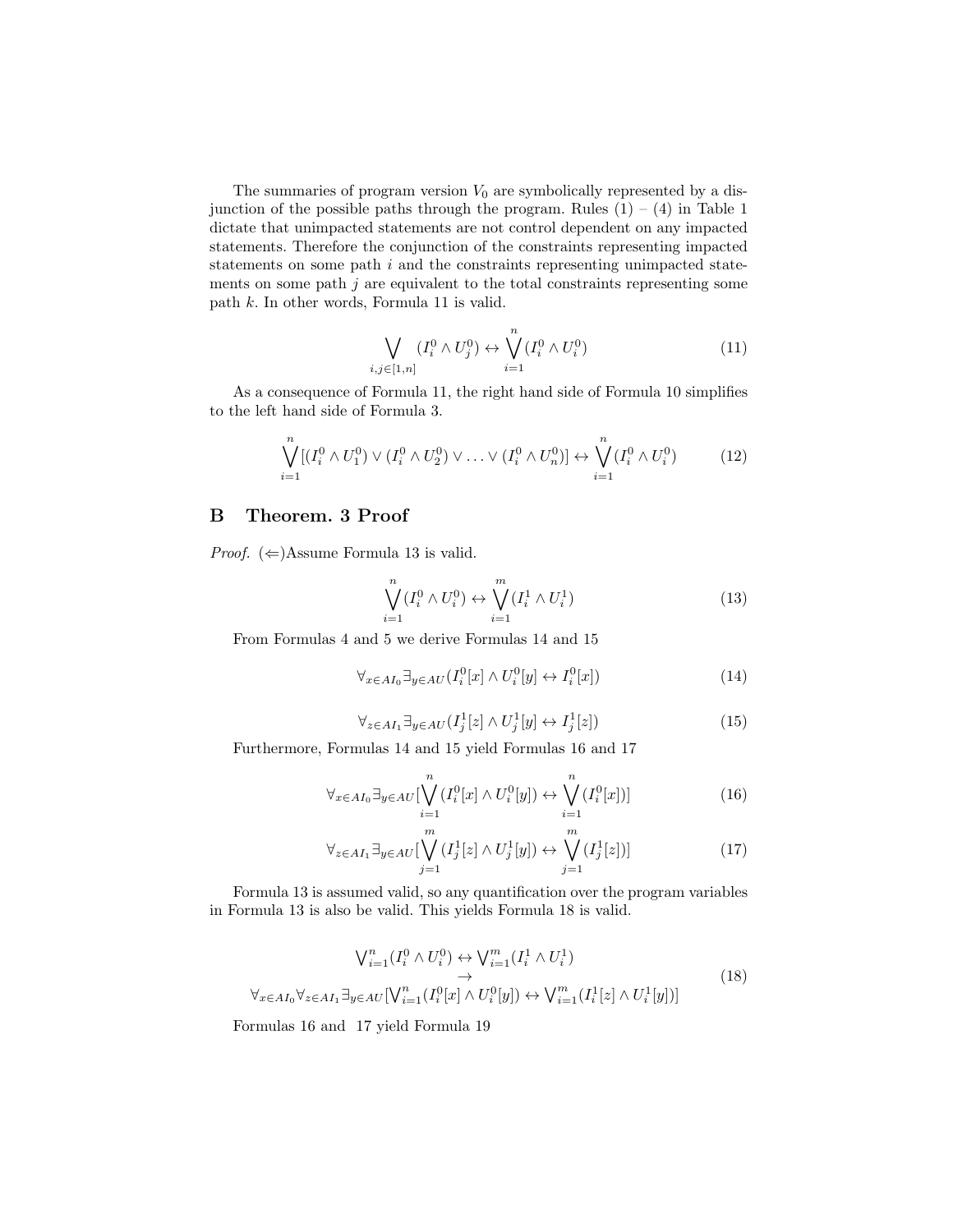$$
\forall_{x \in AI_0} \forall_{z \in AI_1} \exists_{y \in AU} [\bigvee_{i=1}^n (I_i^0[x] \wedge U_i^0[y]) \leftrightarrow \bigvee_{i=1}^m (I_i^1[z] \wedge U_i^1[y])]
$$
\n
$$
\forall_{x \in AI_0} \forall_{z \in AI_1} \exists_{y \in AU} [(\bigvee_{i=1}^n I_i^0[x]) \leftrightarrow (\bigvee_{i=1}^m I_i^1[z])]
$$
\n(19)

Formulas 18 and 19 yield 20

$$
[\mathsf{V}_{i=1}^{n}(I_{i}^{0} \wedge U_{i}^{0}) \leftrightarrow \mathsf{V}_{i=1}^{m}(I_{i}^{1} \wedge U_{i}^{1})] \rightarrow
$$
  
\n
$$
\forall_{x \in AI_{0}} \forall_{z \in AI_{1}} \exists_{y \in AU} [(\mathsf{V}_{i=1}^{n} I_{i}^{0}[x]) \leftrightarrow (\mathsf{V}_{i=1}^{m} I_{i}^{1}[z])]
$$
\n(20)

The existential quantification over  $AU$  can be removed from the right side of the implication because there are no unimpacted constraints on the right side. Furthermore, the universal quantification can be removed to maintain the validity of Formula 21.

$$
\left[\bigvee_{i=1}^{n} (I_i^0 \wedge U_i^0) \leftrightarrow \bigvee_{i=1}^{m} (I_i^1 \wedge U_i^1)\right] \to \left[\left(\bigvee_{i=1}^{n} I_i^0\right) \leftrightarrow \left(\bigvee_{i=1}^{m} I_i^1\right)\right]
$$
(21)

# C Artifacts

|           |     | Artifact   SLOC Func Description                  |
|-----------|-----|---------------------------------------------------|
| Init_Data | 33  | 4 This is a C version of the example in Figure 4. |
|           |     | We note that we constrained the variable          |
|           |     | capacity to be between $0$ and $100$ .            |
| tcas      | 173 | 9 Aircraft collision avoidance system             |
|           |     | from Siemens Programs.                            |
| replace   | 564 | 21 Pattern matching and substitution program      |
|           |     | from Siemens Programs.                            |
| WBS       | 214 | 1 Wheel Break System derived from WBS case        |
|           |     | example in ARP 4761 and translated from Lustre.   |
| kernel    | 133 | 6 Thread library supporting POSIX signaling       |
|           |     | used to teach undergrad OS course.                |
| cornell   | 302 | 12 Autonomous stability system for                |
|           |     | a co-axial helicopter.                            |

Table 5. Artifacts used in evaluation.

We evaluated our approach on six sequential C programs, including the Init Data example from Section 3.2, and examples from various domains and repositories. Table 5 presents details on each example. The examples can be found at the following locations:

- Init Data: This is a C version of the example in Figure 4
- tcas: http://sir.unl.edu